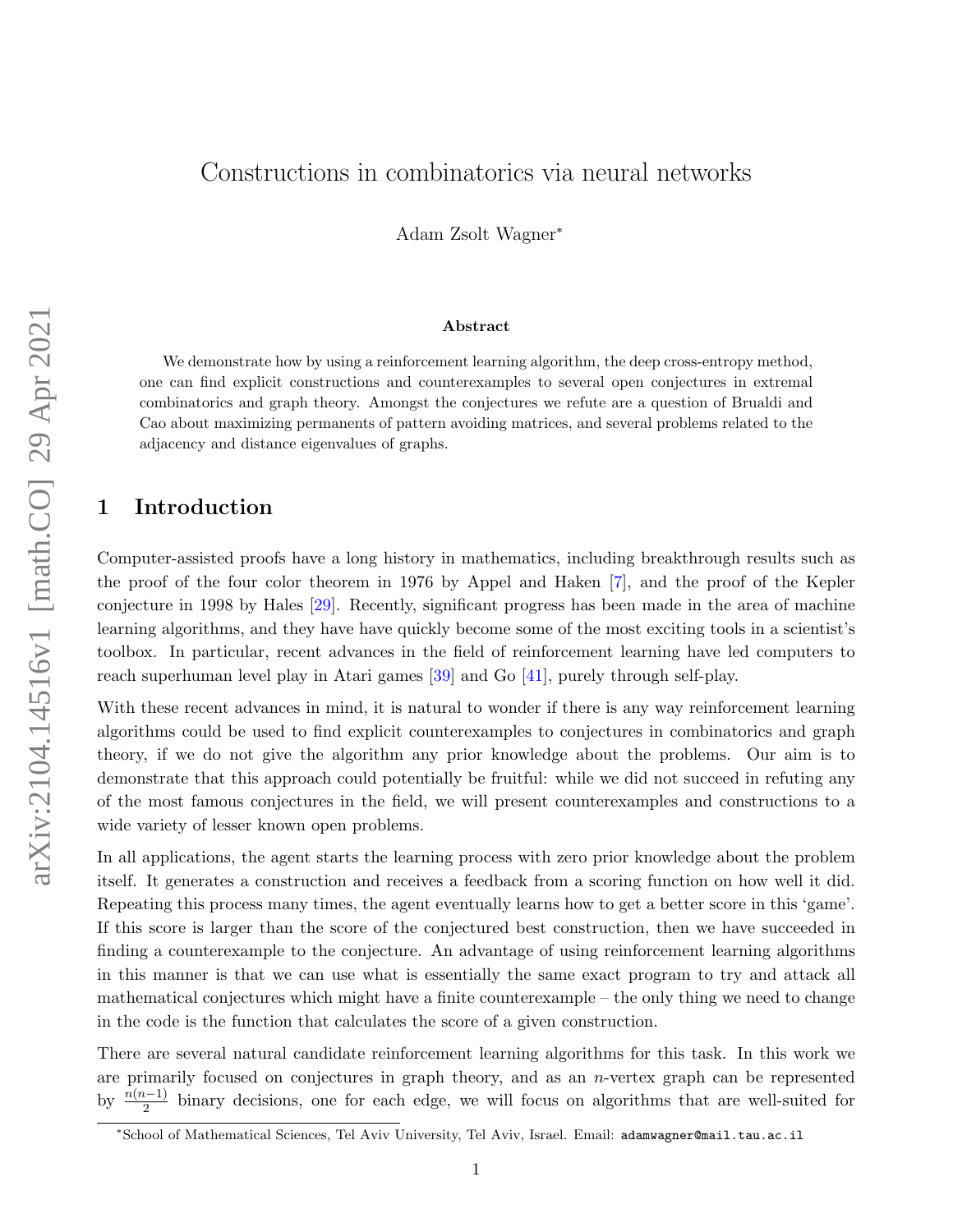problems with small action spaces. One may initially assume that the most natural choice would be to use Deep Q-Networks and their variants, such as Double Deep Q-Networks [\[49\]](#page-21-2) and Dueling Deep Q-Networks [\[53\]](#page-21-3), which have found a lot of success in recent years. However, these methods take a long time to train in our sparse reward setting, where we only give the agent feedback at the very end of each session (so roughly at every  $\frac{n^2}{2}$  $\frac{b^2}{2}$  steps if we generate a graph edge-by-edge). While there are several ways to potentially resolve this issue, such as giving some kind of artificial reward during the sessions to guide the agent, doing so would introduce its own set of problems and would defeat our goal of refuting conjectures without prior knowledge about the problem.

With our limited computing resources, we have found significantly more success with the algorithm called the *deep cross-entropy method*. While this algorithm is not as famous than the above-mentioned Deep Q-Networks, it has good convergence and appeared to be much less sensitive to choosing the right hyperparameters. We will present some examples where this approach has resulted in counterexamples and constructions that would have been difficult to find by hand or with other programming methods. At the end of the paper we also present two counterexamples that we found by applying LP solvers to conjectures that can be formulated as linear programs.

The paper is organized as follows.

- In Section [2](#page-2-0) we present our results we obtained via the deep cross-entropy method.
	- In §[2.1](#page-2-1) we give a short introduction to the cross-entropy method and describe how we will use it to produce constructions to extremal combinatorics problems.
	- In §[2.2](#page-4-0) we illustrate the method by finding counterexamples to a conjecture about the sum of the largest eigenvalue and matching number of graphs, which was proposed in [\[4\]](#page-19-1).
	- In §[2.3](#page-5-0) we refute a similar conjecture of Aouchiche–Hansen [\[6\]](#page-19-2) about the distance spectrum and proximity of graphs.
	- $-$  In §[2.4](#page-8-0) we refute an old conjecture of Collins [\[18\]](#page-20-1) by showing that the peaks of the coefficient sequences of the adjacency and distance polynomials of trees can be far apart.
	- $-$  In §[2.5](#page-11-0) we show that transmission regularity of graphs is not preserved under cospectrality of the distance Laplacian, answering a question of Hogben and Reinhart [\[31\]](#page-20-2).
	- In §[2.6](#page-12-0) we address a problem of Brualdi and Cao [\[15\]](#page-19-3) about maximizing the permanent of an  $n \times n$ , 312-pattern avoiding binary matrix. Among others, we find that the best possible answers for  $n \leq 8$  are given by the rather remarkable sequence

1, 2, 4, 8, 16, 32, 64, 120.

- In Section [3](#page-16-0) we present two constructions obtained via LP solvers.
	- In §[3.1](#page-16-1) we refute a conjecture of Aaronson–Groenland–Grzesik–Kielak–Johnston [\[2\]](#page-19-4) about a problem of covering certain subsets of the hypercube with few hyperplanes.
	- In §[3.2](#page-18-0) we answer a problem of Király–Nagy–Pálvölgyi–Visontai [\[32\]](#page-20-3) about the maximum size of weakly cross-intersecting set-pair systems.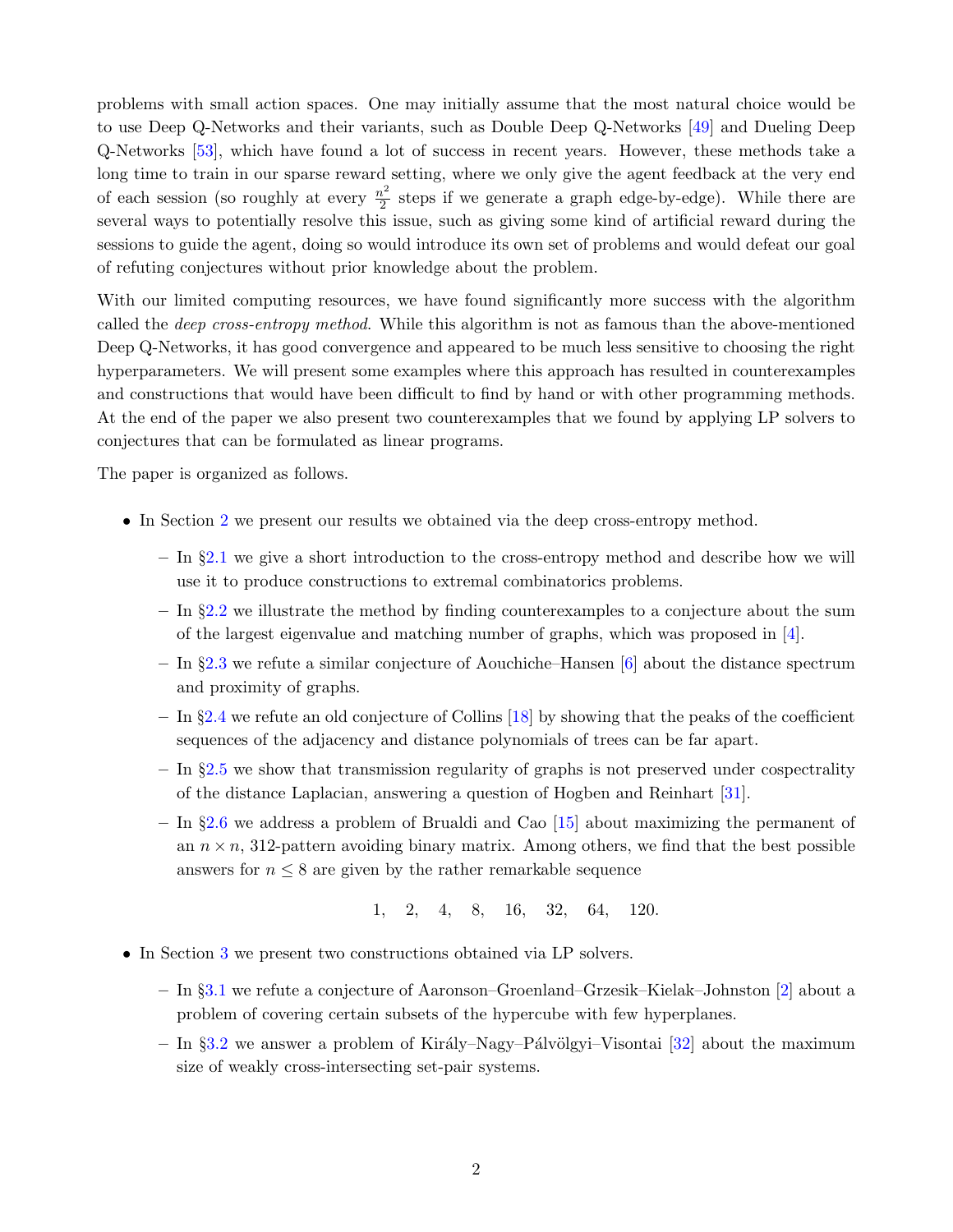# <span id="page-2-0"></span>2 Reinforcement learning and the cross-entropy method

Reinforcement learning methods have a long history of being used to tackle complex combinatorial optimization problems. In recent years this area has seen a myriad of new developments and scientific papers appearing. Often new results are concerned with the following question: how is it possible to tackle NP-hard problems, such as the traveling salesman problem, in practical time? For a general overview we refer the reader to the numerous surveys written in the past three years, such as [\[8,](#page-19-5) [27,](#page-20-4) [37,](#page-21-4) [50\]](#page-21-5).

In the present paper we take a different approach. We will use reinforcement learning methods to find explicit counterexamples to some conjectures in combinatorics and graph theory. In this section we will present five examples where this approach was successful. The common theme in these examples that we chose to present is that the constructions found by the neural network are non-trivial, and it is not clear how one could have found these by hand or by relying only on more traditional programming methods.

There are a plethora of algorithms within reinforcement learning, here we will focus on the so-called deep cross-entropy method, which we will use in all five applications to find the constructions. We will use a deep neural network to approximate the policy, which determines what action we should take in a given state. With the cross-entropy method, the neural network learns only to predict which move is best in a given state, and does not explicitly learn a value function for the states or state-action pairs. Given any state as an input to the neural net, the output is a probability distribution on all the possible moves in that state, with higher probability assigned to the moves that the agent thinks are best.

In this work we will only give a basic description of the cross-entropy method and focus on how we applied this method in practice to find the constructions. For a basic introduction to neural networks, and a thorough description of the theoretical background of the cross-entropy method and of various practical considerations when applying it, we refer the reader to the recent book [\[35,](#page-20-5) Chapter 4].

### <span id="page-2-1"></span>2.1 Applying the cross-entropy method to problems in extremal combinatorics

Our very first step in attacking an extremal problem is to find a good way to encode constructions as words. Given a combinatorial problem, we can often easily translate it to a problem about generating a word of certain length from a finite alphabet. For example, if our task is to find a large antichain in the Boolean lattice  $\{0,1\}^n$  then the answer can be represented by a 0-1 string of length  $2^n$ , where the *i*-th bit is one precisely if the *i*-th element in some linear ordering of  $\{0,1\}^n$  is included in the antichain. Similarly, generating n-vertex graphs is equivalent to generating 0-1 sequences of length  $\frac{n(n-1)}{2}$ ; trees on n vertices can be represented by their Prüfer codes as words of length  $n-2$  on an alphabet of size n, and so on.

We will generate constructions with the neural network as follows. We first ask it to predict what the best first letter should be. The output is a probability distribution on the alphabet, from which we can sample an element randomly and feed it back into the network to ask what the best second letter is. In general, having generated the letters  $a_1, a_2, \ldots, a_{k-1}$ , we can feed this partial word on  $k-1$  letters into the network to get a probability distribution on the best next letter to use, conditioned on our previous  $k - 1$  decisions, and sample from it randomly to obtain  $a_k$ .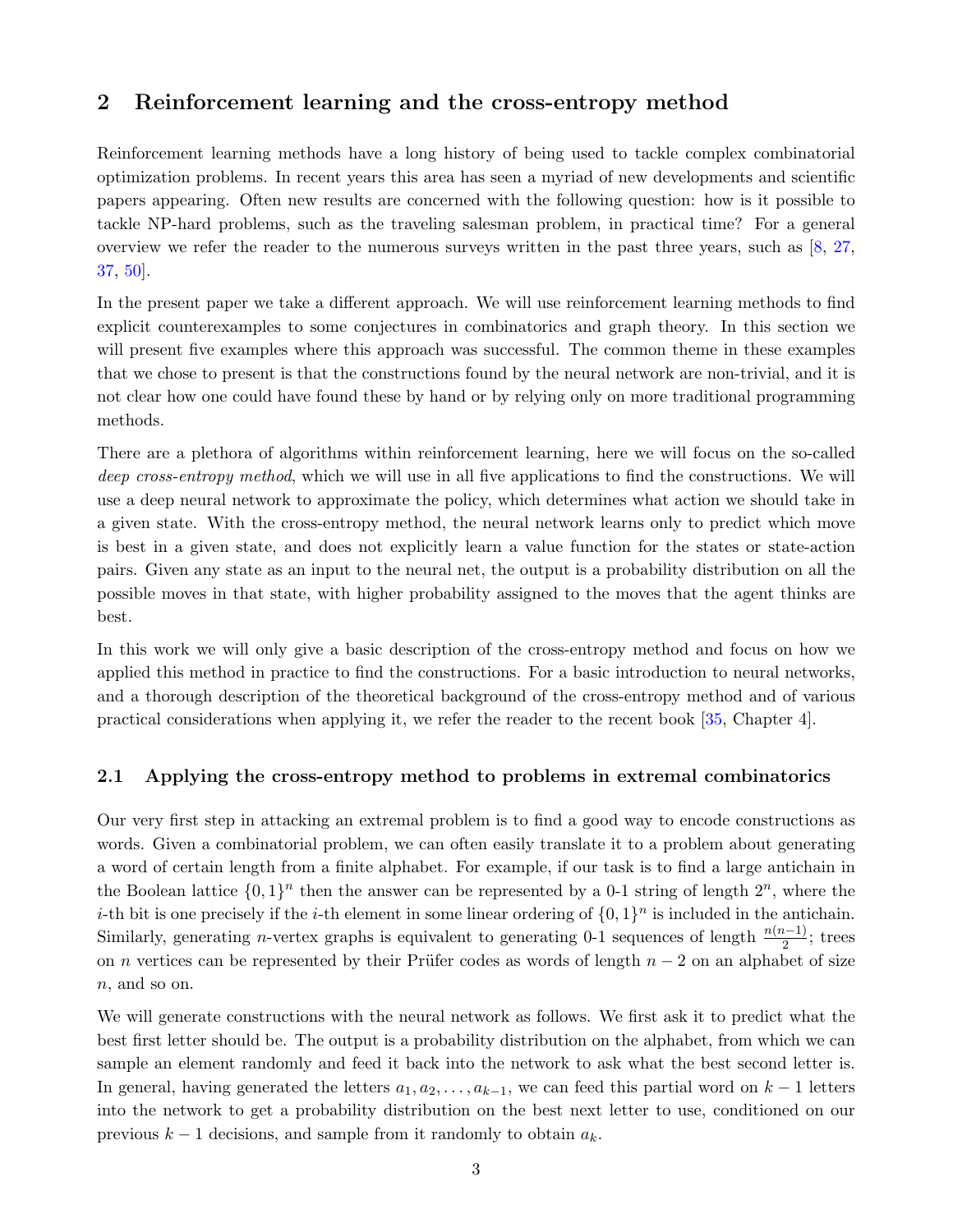

Figure 1: We are generating a graph, and so far the network has included edges 1,2,3,6, and rejected edges 4,5 (dotted), corresponding to the sequence 111001. We input this into the neural network to get a probability distribution on whether to include or reject the next edge.

#### Algorithm 1: The deep cross-entropy method

| Initialize a neural network;                                                                                                                          |
|-------------------------------------------------------------------------------------------------------------------------------------------------------|
| while the best construction found is not a counterexample do                                                                                          |
| for $i \leftarrow 1$ to N do                                                                                                                          |
| $w \leftarrow \text{empty string};$                                                                                                                   |
| while not terminal do                                                                                                                                 |
| Input $w$ into the neural net to get a probability distribution $F$ on the next letter;                                                               |
| Sample next letter x according to $F$ ;                                                                                                               |
| $w \leftarrow w + x;$                                                                                                                                 |
| end                                                                                                                                                   |
| end                                                                                                                                                   |
| Evaluate the score of each construction;                                                                                                              |
| Sort the constructions according to their score;                                                                                                      |
| Throw away all but the top y percentage of the constructions;                                                                                         |
| for all remaining constructions do                                                                                                                    |
| for all (observation, issued action) pairs in the construction do<br>Adjust the weights of the neural net slightly to minimize the cross-entropy loss |
| between issued action and the corresponding predicted action probability;                                                                             |
| end                                                                                                                                                   |
| end                                                                                                                                                   |
| Keep the top $x$ percentage of constructions for the next iteration, throw away the rest;                                                             |
| end                                                                                                                                                   |

The network receives feedback only when a session finishes, i.e. when we have created the entire word. The feedback is given by a reward function that the neural network has no knowledge about and treats as a black box. This reward function is unique to every problem. When trying to create large antichains the reward might be the number of elements in the family minus the number of comparable pairs in it; when aiming to create a graph with a large third eigenvalue it might simply be the third eigenvalue, etc. This reward at the end of each session is the only feedback the network receives: at no point does it have any knowledge on what problem it is trying to solve and how the reward is calculated.

In every iteration we generate a large number of random sessions (constructions) following the above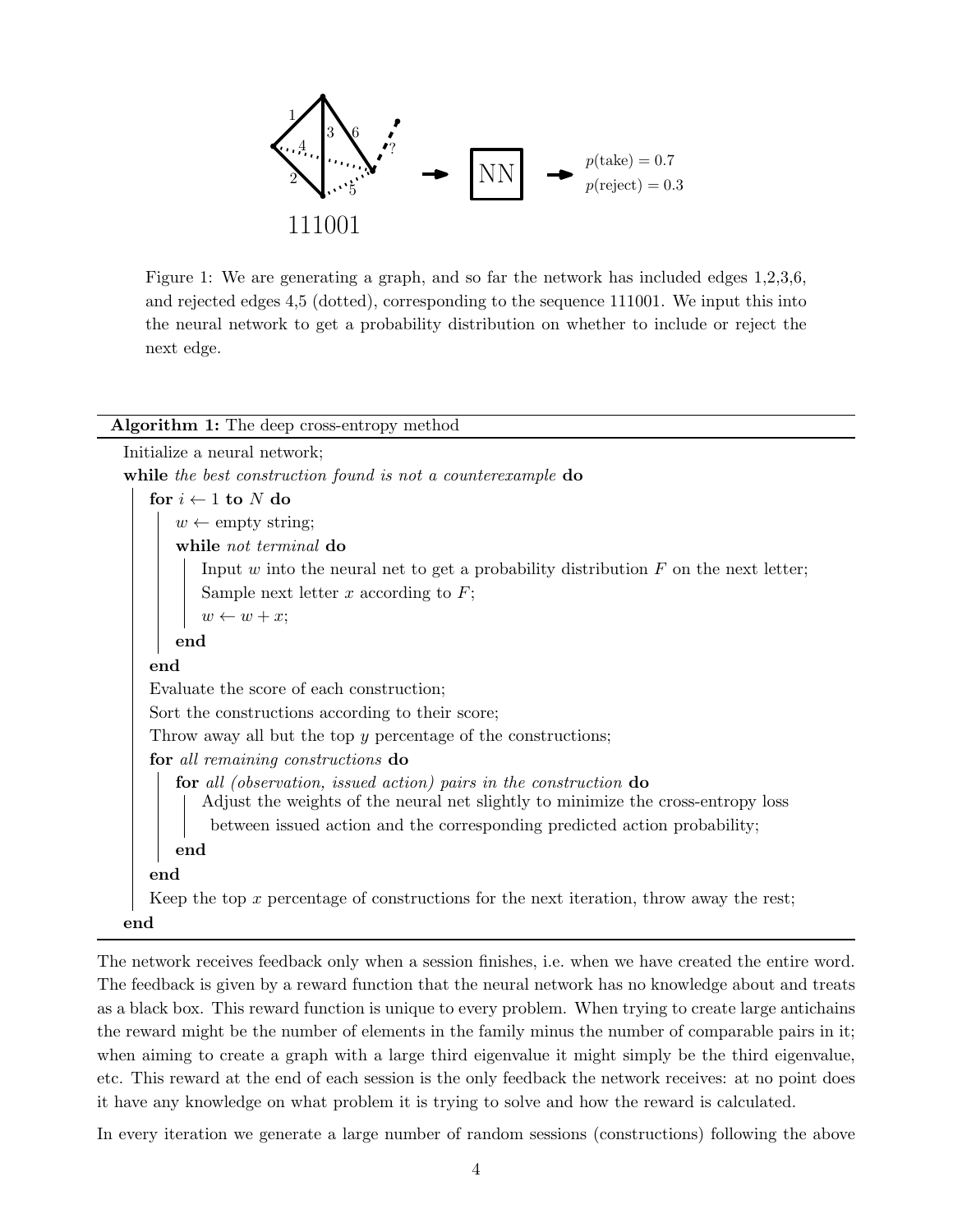method. We calculate the reward for each, and throw away all but the top  $\gamma$  percentile. Next we let the neural network learn from the remaining sessions, meaning that we adjust the weights of the neural network a little bit to make it more likely to output moves that were used in the best performing sessions. The idea of this is to reinforce our neural network to carry out those actions that have led to good rewards.

Note that in most implementations of the cross-entropy method found online, at the end of each iteration either all sessions are discarded, or the top few sessions are kept alive for a few more iterations. In some cases we had better success by letting the top few sessions survive indefinitely, until they are outperformed by other sessions. This change was implicitly suggested in [\[46\]](#page-21-6), where they recommend a similar modification when the number of successful sessions is small.

The implementation of the input is as follows. When generating  $n$ -vertex graphs the input is two vectors of length  $\frac{n(n-1)}{2}$ . The first vector has a 1 in all positions that correspond to edges that the agent has decided to take, and it has a 0 in all the places that the agent has rejected, or not considered yet. The second vector has a 0 in every position, except for the one position that corresponds to the edge that is currently being considered, where it has a 1. The purpose of the second vector is so that the agent can figure out which edge it is currently making a verdict on. In all applications where we generate a binary string, the neural network has three hidden layers with 128, 64 and 4 neurons respectively. The learning rate is chosen experimentally to strike a balance between the speed of convergence and avoiding getting stuck in suboptimal constructions.

This representation of the input as two one-dimensional vectors and the use of a sequential network of dense layers makes this a simple, multi-purpose setup to use. For specific problems, for example when the task is to construct graphs with certain properties, other input formats and networks architecture such as graph neural networks could be considered. See [\[17\]](#page-19-6) and the book [\[30\]](#page-20-6) for an overview of the recent applications of graph neural networks for combinatorial optimization problems. For the related problem of having to generate a graph that looks similar to a fixed target collection of graphs, other generative models are discussed in the survey [\[54\]](#page-22-0). In particular, Generative Adversarial Networks were used in [\[10\]](#page-19-7) where the graphs were constructed via random walks, and in [\[20\]](#page-20-7) where the authors predict the adjacency matrix at once, and utilize a permutation-invariant discriminator for the vertex set.

The full Python code used in Sections [2.2](#page-4-0) and [2.3](#page-5-0) is available here: [\[51\]](#page-21-7).

#### <span id="page-4-0"></span>2.2 Example: the sum of matching number and largest eigenvalue of graphs

We will use the following conjecture appearing in [\[4\]](#page-19-1) to illustrate our method.

<span id="page-4-1"></span>**Conjecture 2.1** ([\[4\]](#page-19-1)). Let G be a connected graph on  $n \geq 3$  vertices, with largest eigenvalue  $\lambda_1$  and matching number  $\mu$ . Then √

$$
\lambda_1 + \mu \ge \sqrt{n-1+1}.
$$

Conjecture [2.1](#page-4-1) was originally obtained using AutoGraphiX [\[16\]](#page-19-8), a software that can be used to find conjectures about relations between various graph parameters in an automated way. After we have found a counterexample with our method, we have learned that Conjecture [2.1](#page-4-1) has already been disproved by Stevanović  $[44]$ . Nevertheless, we can use this conjecture to demonstrate how simple it can be to find constructions with the cross-entropy method. The counterexample given in [\[44\]](#page-21-8) has  $n = 600$ vertices, but we can use our methods to find a smaller explicit counterexample.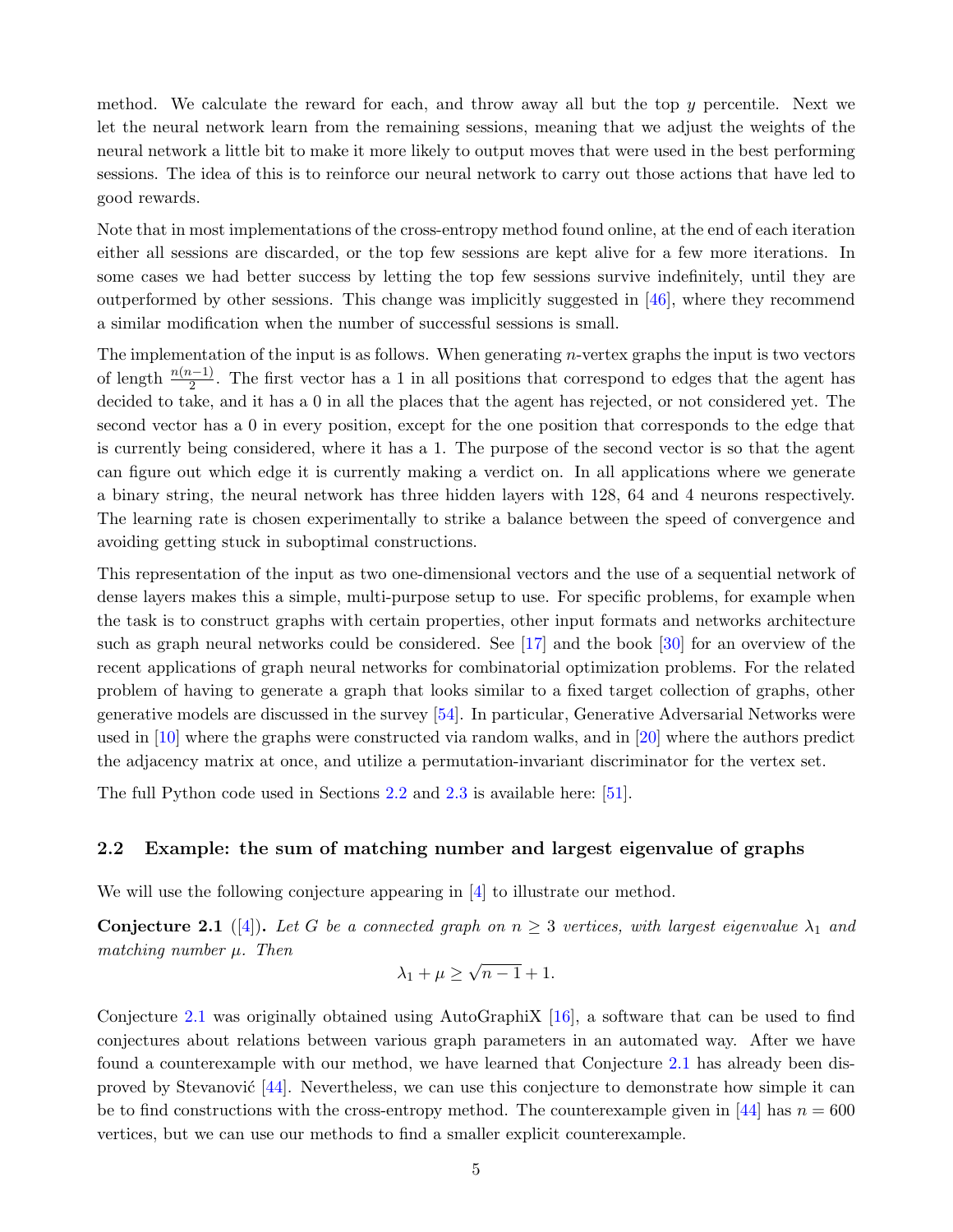<span id="page-5-1"></span>We used the cross-entropy method with  $n = 19$ , where the reward function we use is simply  $\lambda_1 + \mu$ , which we will try to minimize. Figure [2](#page-5-1) shows how the average reward of the top  $10\%$  of sessions of each iteration evolves over time.



Figure 2: The average value of  $\lambda_1 + \mu$  of the best 10% of the sessions in each iteration decreases over time. After 5000 iterations it goes slightly below the conjectured threshold of  $\sqrt{19-1}+1$ , meaning we have found a counterexample to Conjecture [2.1.](#page-4-1)

What is remarkable about Conjecture [2.1](#page-4-1) is that it appears to be true for  $n \leq 18$  – the smallest counterexample we could find is for  $n = 19$ , depicted in Figure [4.](#page-6-0) It has largest eigenvalue  $\sqrt{10}$  and matching number 2, so  $\lambda_1 + \mu \approx 5.16 < 5.24 \approx \sqrt{19-1} + 1$ . Figure [3](#page-6-1) shows how the best sessions evolved as the number of iterations increased. While there is a significant run-to-run variation, it typically takes a few hours on an average PC for the program to find the counterexample.

It is easy to see that trees are the best counterexample candidates for Conjecture [2.1.](#page-4-1) Indeed, given a graph G with largest matching M, we can repeatedly delete edges from  $E(G)\backslash M$  without disconnecting the graph. Doing so does not change  $\mu(G)$  but decreases the largest eigenvalue. Interestingly, as seen in Figure [3,](#page-6-1) the network also quickly figures out that trees are best, after which it starts decreasing the diameter and converges to the graph in Figure [4.](#page-6-0)

#### <span id="page-5-0"></span>2.3 A conjecture about the proximity and distance eigenvalues of graphs

Let G be an *n*-vertex graph. Given an ordering of  $V(G)$  as  $\{v_1, v_2, \ldots, v_n\}$ , the distance matrix  $D(G)$ of G is the  $n \times n$  matrix which has  $(i, j)$  entry equal to  $d(v_i, v_j)$ , where  $d(v, w)$  denotes the length of the shortest path between v and w in G. The distance eigenvalues of G are the eigenvalues  $\partial_1 \geq \ldots \geq \partial_n$ of  $D(G)$ .

The study of the spectral properties of the distance matrix has a long history, reaching back to at least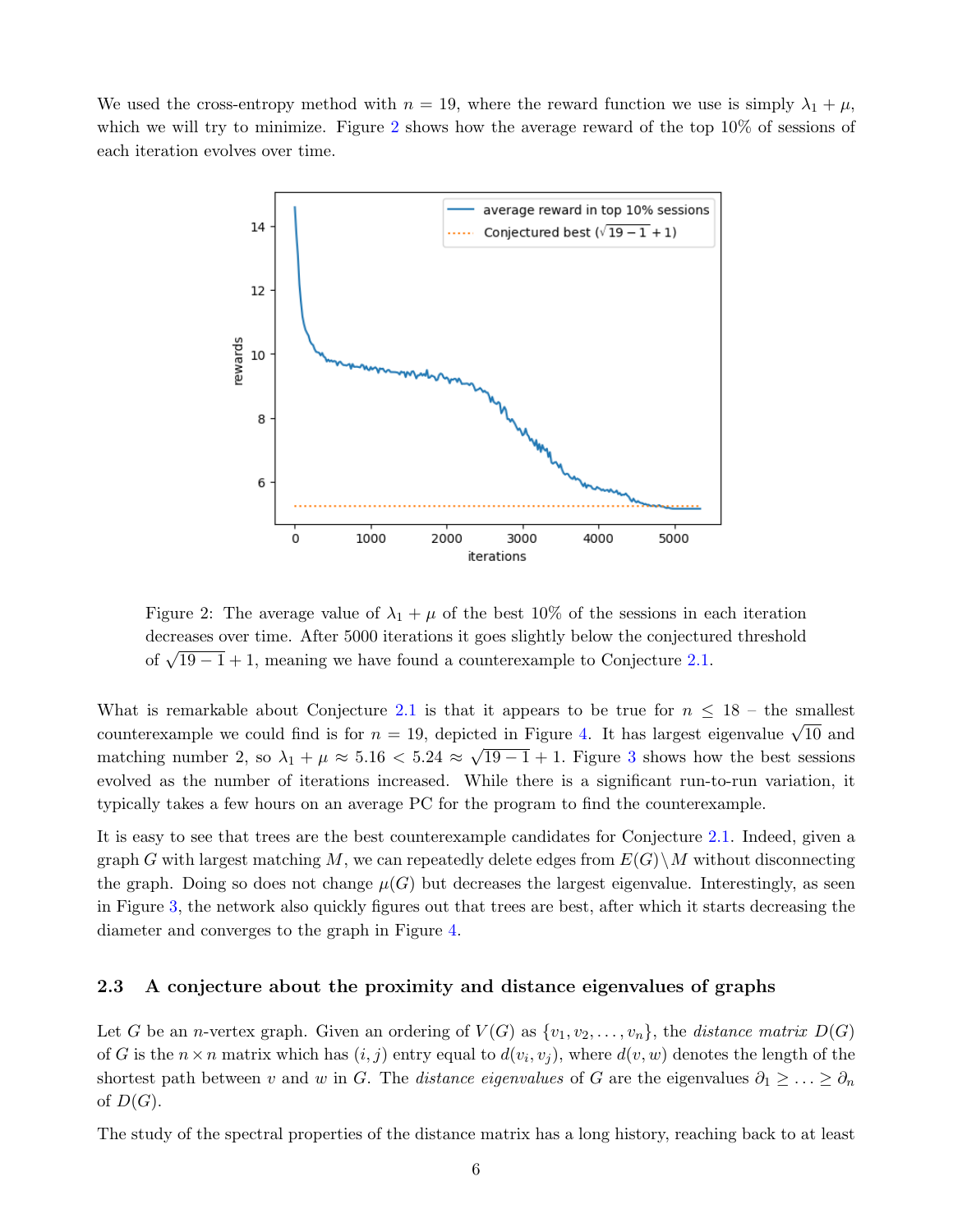<span id="page-6-1"></span>

Figure 3: The evolution of the best construction over time. The network quickly realizes that sparse graphs are best, and eventually the "balanced double star" structure emerges.

the 70s. Graham and Pollack [\[26\]](#page-20-8) studied the connections between the distance eigenvalues of graphs and a problem in data communication systems and proved, among others, that the determinant of the distance matrix of a tree only depends on the order of the tree.

**Theorem 2.2** (Graham-Pollack [\[26\]](#page-20-8)). If T is a tree on n vertices with distance matrix  $D(T)$ , then

$$
\det(D(T)) = (-1)^{n-1}(n-1)2^{n-2}.
$$

<span id="page-6-0"></span>We will talk more about the spectral properties of the distance matrix of trees in Section [2.4.](#page-8-0) Motivated by our success in the previous subsection, we will try to disprove a conjecture that is of a very similar



Figure 4: A graph on 19 vertices satisfying  $\lambda_1 + \mu < \sqrt{n-1} + 1$ .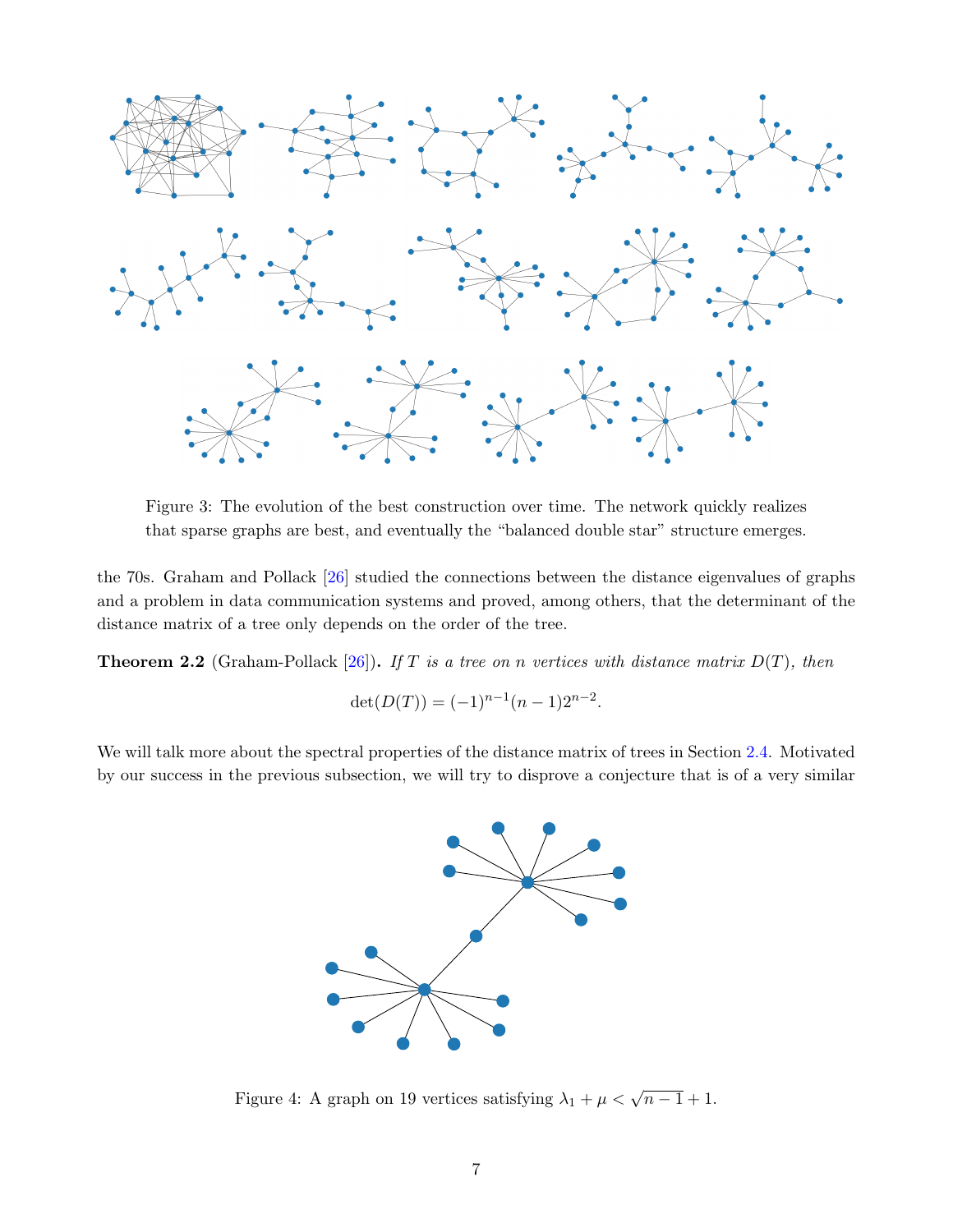flavor to Conjecture [2.1.](#page-4-1) Given a connected graph G with n vertices, define its proximity  $\pi$  as

$$
\pi = \frac{1}{n-1} \cdot \min_{v \in V(G)} \sum_{w \in V(G)} d(v, w).
$$

Note that  $\pi \ge 1$ . Merris [\[38\]](#page-21-9) showed that for every connected graph with diameter D we have  $\partial_{\left[\frac{D}{2}\right]} > -1$ and hence

$$
\pi+\partial_{\left\lfloor \frac{D}{2}\right\rfloor}>0.
$$

We will use our methods to refute the following conjecture by Aouchiche and Hansen [\[6\]](#page-19-2), that would have been a strengthening of the above result:

<span id="page-7-0"></span>**Conjecture 2.3** (Auchiche–Hansen [\[6\]](#page-19-2)). Let G be a connected graph on  $n \geq 4$  vertices with diameter D, proximity  $\pi$  and distance spectrum  $\partial_1 \geq \ldots \geq \partial_n$ . Then

$$
\pi + \partial_{\left\lfloor \frac{2D}{3} \right\rfloor} > 0.
$$

<span id="page-7-1"></span>Our strategy for refuting Conjecture [2.3](#page-7-0) will be the exact same as with Conjecture [2.1.](#page-4-1) The only change will be the reward function: we change  $\lambda_1 + \mu$  to  $\pi + \partial_{\left[\frac{2D}{3}\right]}$ . Running the algorithm with  $n = 30$ , after a few days the neural network finds the graph depicted in Figure [5.](#page-7-1)



Figure 5: The graph on 30 vertices with smallest value of  $\pi + \partial_{\left[\frac{2D}{3}\right]}$  found by the network. It has  $\pi + \partial_{\left[\frac{2D}{3}\right]} \approx 0.4$  so it is not quite a counterexample to Conjecture [2.3,](#page-7-0) but it tells us very clearly what counterexamples could look like.

The graph in Figure [5](#page-7-1) is likely not optimal for  $n = 30$ : the best graph was still changing when we aborted the algorithm. The reason we chose to terminate the learning process is because we noticed that at this stage, every single graph in the top 10% of an iteration had essentially the same structure: a long path with a star near its middle, whose neighborhood is partitioned into disjoint cliques. The only thing that varied was the size of these cliques, and having cliques of sizes 2 and 3 for example was ever so slightly better than having some cliques of size 1.

Hence, even though the graph in Figure [5](#page-7-1) is not quite a counterexample to Conjecture [2.3,](#page-7-0) it gives us a very clear indication on what the structure of graphs minimizing  $\pi + \partial_{\left[\frac{2D}{3}\right]}$  potentially looks like.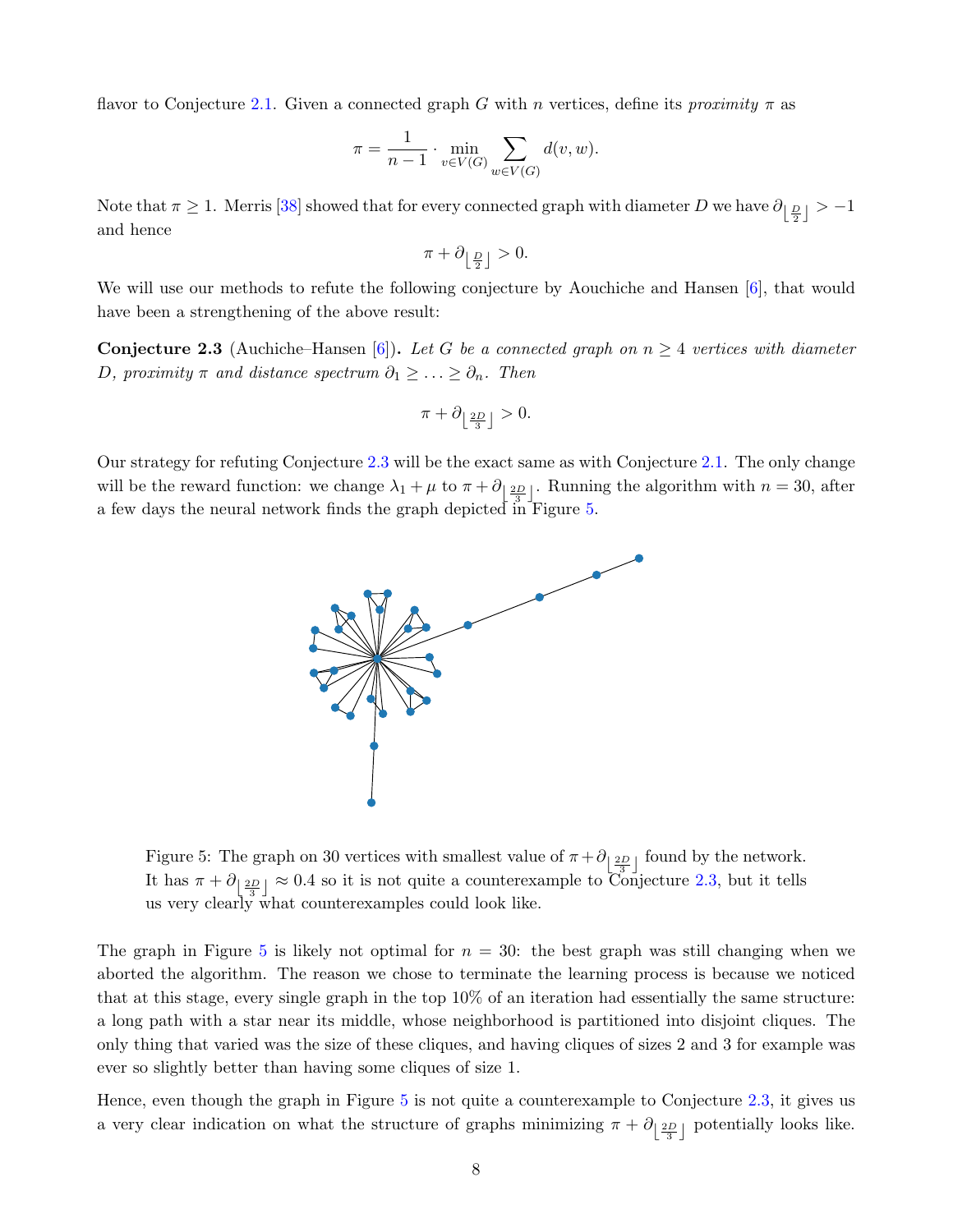<span id="page-8-1"></span>

Figure 6: A counterexample to Conjecture [2.3.](#page-7-0)

Given this information, we can simply increase the number of vertices and vary the clique sizes in this construction until we eventually find a counterexample, seen in Figure [6.](#page-8-1)

This counterexample is constructed by taking a path on 13 vertices, and attaching n pendant vertices to a vertex adjacent to its midpoint. This graph has diameter 12, and it can be verified by a computer that as soon as  $n \ge 190$ , this graph satisfies  $\pi + \partial_8 < 0$ . We note that this type of graph has already appeared in  $[6]$  and  $[5]$ , where they were called *double-tailed comets*, and were shown to minimize the proximity over the class of trees with a given order and diameter, and used as examples to show that  $\pi + \partial_{\left[\frac{2D}{3}\right]+1}$  need not always be positive. From our limited computer experiments it seems plausible that our graph on 203 vertices is in fact (close to being) the smallest counterexample to Conjecture [2.3.](#page-7-0)

#### <span id="page-8-0"></span>2.4 The peaks of distance and adjacency polynomials of trees can be far apart

Given a tree T on vertex set  $\{1, 2, \ldots, n\}$ , denote its adjacency matrix by  $A(T)$ . Its distance matrix  $D(T)$  has  $(i, j)$  entry equal to the graph-theoretic distance of vertices i and j. Consider  $CPD(T)$ , the characteristic polynomial of the distance matrix:

$$
CPD(T) = \det(D(T) - xI) = \sum_{k=0}^{n} \delta_k x^k.
$$

In [\[1\]](#page-19-10), the coefficients  $d_k = \frac{2^k}{2^{n-2}} |\delta_k|$  are called the *normalized coefficients* of the characteristic polynomial of the distance matrix of T. Graham and Lovász  $[25]$  conjectured that for any tree T, the sequence of normalized coefficients  $d_0(T), \ldots, d_{n-2}(T)$  is unimodal and the peak (i.e. maximum) occurs precisely at index  $\frac{n}{2}$  $\frac{n}{2}$ .

The conjecture regarding the location of the peak was disproved by Collins [\[18\]](#page-20-1) who showed that for paths the peak is at index approximately  $\left(1 - \frac{1}{\sqrt{2}}\right)$ 5  $\left\lfloor n$ . In [\[1\]](#page-19-10) the authors confirmed the other part of the Graham-Lovász conjecture by proving that the sequence of normalized coefficients  $d_0(T), \ldots, d_{n-2}(T)$  is indeed always unimodal – in fact, they proved the stronger statement that this sequence is log-concave.

Collins [\[18\]](#page-20-1) considered the characteristic polynomial  $CPA(T)$  of the adjacency matrix of trees. By ignoring the terms with zero coefficients,  $CPA(T)$  can be written in the form  $CPA(T) = \sum_{i=0}^{m} a_i x^{\alpha_i}$ where  $\alpha_0 < \alpha_1 < \ldots < \alpha_m$  and  $a_i \neq 0$  for all i. Collins observed that for the path,  $CPA(T)$  has  $m = \frac{n}{2}$  $\frac{n}{2}$  | +1 non-zero coefficients whose absolute values form a unimodal sequence with peak at around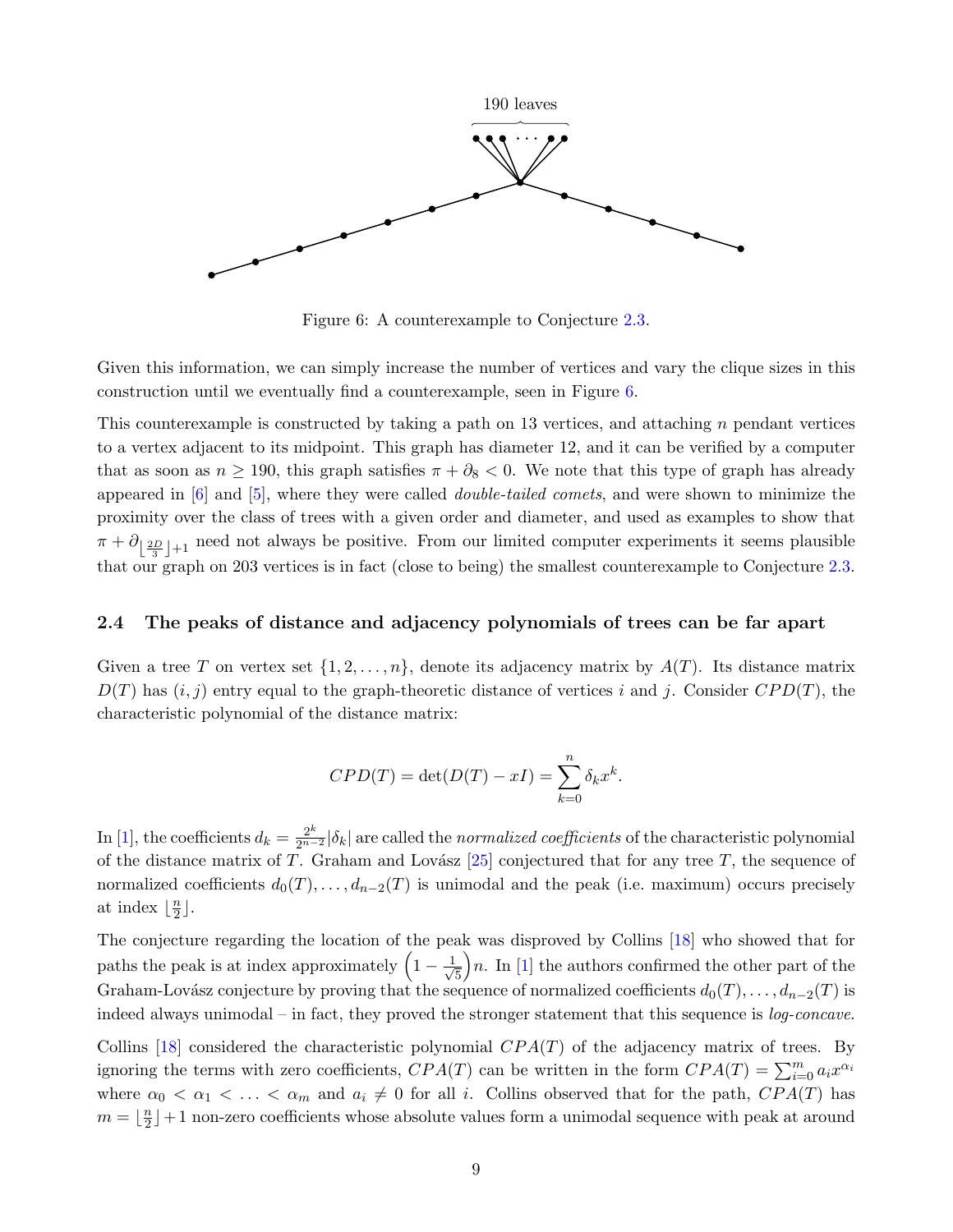index  $i = \frac{1}{2}$  $\frac{1}{2\sqrt{5}}n$ . So the ratio of the position of the peak index to the number of terms in the sequence is also  $1/\sqrt{5}$ , just like for the distance matrix!

Given a tree T, denote by  $p_A(T)$  the position of the peak index of the absolute values of the non-zero coefficients of  $CPA(T)$ , and denote by  $p<sub>D</sub>(T)$  the index of the peak of the normalized coefficients of  $CPD(T)$ . Let  $m(T)$  denote the number of non-zero coefficients of  $CPA(T)$  and  $n(T)$  the number of terms in  $CPD(T)$  (which is just the number of vertices of T plus one). What the above results say precisely, is that for the path  $P_n$  we have

$$
\lim_{n \to \infty} \frac{p_D(P_n)}{n(P_n)} = \lim_{n \to \infty} \left( 1 - \frac{p_T(P_n)}{m(P_n)} \right) = 1 - \frac{1}{\sqrt{5}}.
$$

That is, the two peaks in the case of the path are in the "same" place (when counting the location of the peak from opposite ends of the two sequences of coefficients). Motivated by this, and that this equality holds for the star as well, Collins [\[18\]](#page-20-1) made the following conjecture:

**Conjecture 2.4** (Collins [\[18\]](#page-20-1)). The sequence of absolute values of the non-zero coefficients of  $CPA(T)$ form a unimodal sequence, and its peak is at the same place as the peak of the normalized coefficients of  $CPD(T)$ .

<span id="page-9-0"></span>We shall only focus on the conjecture regarding the location of the peaks, and disprove it in a strong sense. We represent trees using their Prüfer codes as words of length  $n-2$  from an alphabet of size n. By optimizing the reward function  $f(T) =$  $\frac{p_A(T)}{m(T)} - \left(1 - \frac{p_D(T)}{n(T)}\right)$  $\frac{\rho_D(T)}{n(T)}\bigg)$ using the cross-entropy method, we find that the tree on 48 vertices in Figure [7](#page-9-0) has  $\frac{p_D(T)}{n(T)} = \frac{1}{2}$  $\frac{1}{2}$  and  $\frac{p_A(T)}{m(T)} = \frac{1}{7}$  $\frac{1}{7}$ .



Figure 7: The tree  $T$  on 48 vertices found by the network, where the two peaks of the polynomials are furthest apart. It has  $\frac{p_A(T)}{m(T)} = \frac{1}{7}$  $\frac{1}{7}$  and  $\frac{p_D(T)}{n(T)} = \frac{1}{2}$  $\frac{1}{2}$ . Observe that it has six high degree vertices, and every edge in the tree is adjacent to at least one of these six vertices.

Once we know what the extremal examples approximately look like, the following theorem is much easier to prove. It refutes Collins's conjecture in a strong sense.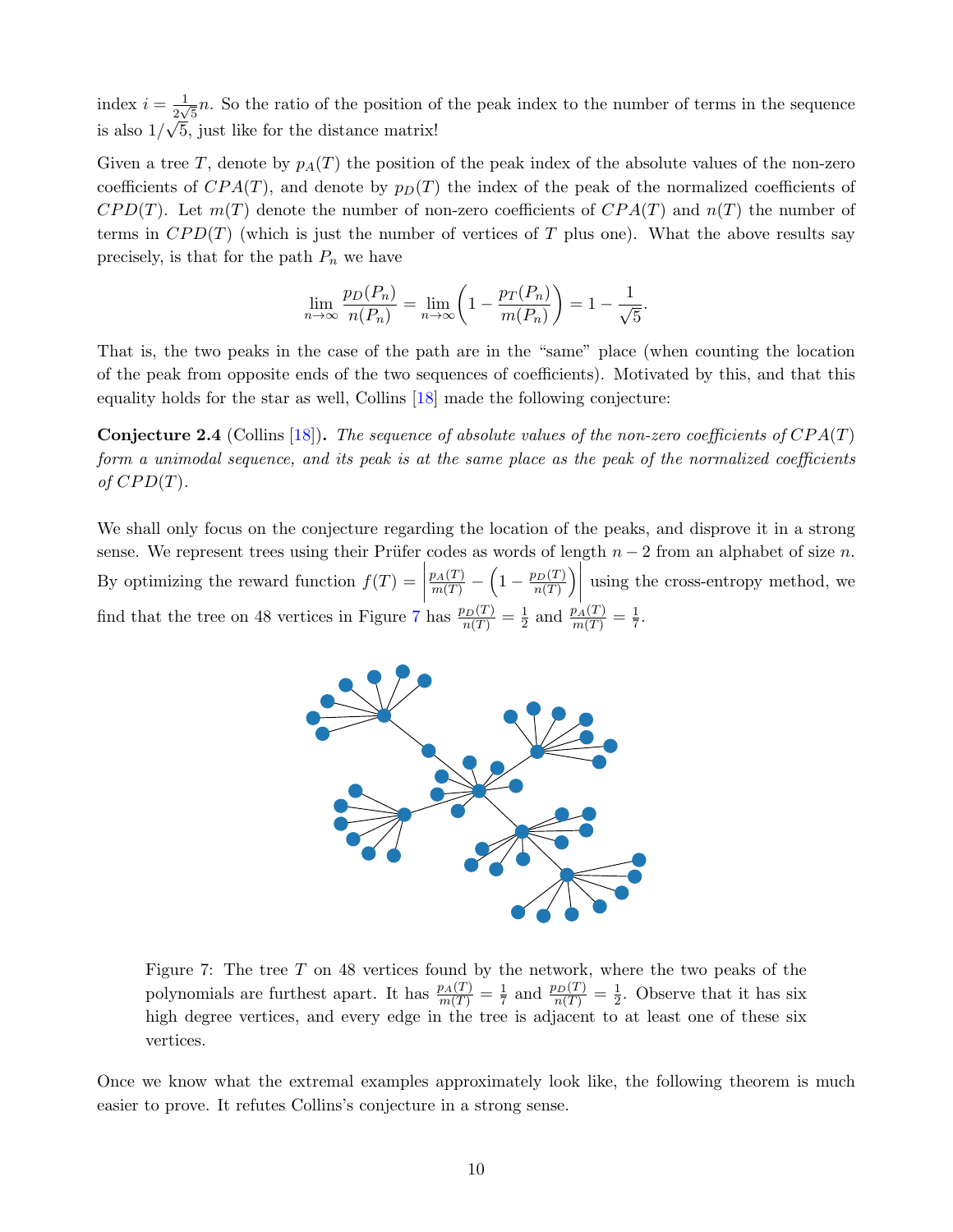<span id="page-10-0"></span>**Theorem 2.5.** There exists an infinite sequence of trees  $(T_k)_{k \in \mathbb{N}}$  satisfying

$$
\lim_{k \to \infty} n(T_k) = \lim_{k \to \infty} m(T_k) = \infty,
$$

such that  $f(T_k) \geq 0.3$  for all  $k \in \mathbb{N}$ .

Theorem [2.5](#page-10-0) shows that even if we assume that the two sequences have lots of non-zero entries, the two peaks can be very far apart. This avoids issues about when  $m(T)$  is small, and it is somewhat ambiguous what one means with the ratio of the peak index. Note that for example when  $T$  is a star, then  $CPA(T)$  only has two non-zero entries [\[18\]](#page-20-1).

Let  $n, d \geq 3$  be integers such that  $d|n$ . Let  $T_{n,d}$  be obtained by first taking a path on d vertices, and attaching  $\frac{n-d}{d}$  leaves to each vertex. We show that if d is an arbitrary constant and n is sufficiently large compared to d, then the non-zero coefficients of  $CPA(T_{n,d})$  form a monotone sequence, so their peak is as far from the halfway point as possible.

<span id="page-10-1"></span>Proposition 2.6. If  $n \geq d^2$  then  $\frac{p_A(T_{n,d})}{m(T_{n,d})} = \frac{1}{d+1}$ .

*Proof.* Recall the fact (see e.g [\[19\]](#page-20-10)) that we can describe the characteristic polynomial of the adjacency matrix of a tree in terms of the number of different-sized matchings in the tree:

$$
a_{n-k} = \begin{cases} (-1)^{n+k/2} \cdot N_{\frac{1}{2}k}(T) & \text{if } k \text{ even,} \\ 0 & \text{otherwise.} \end{cases}
$$

Here  $N_i(T)$  denotes the number of matchings of size i in T. Observe that the largest matching in  $T_{n,d}$ has size d, and so  $CPA(T_{n,d})$  has  $d+1$  non-zero coefficients, one of them corresponding to the empty matching. For every  $0 \le k \le d$  we have the following easy bounds on the coefficients:

$$
\binom{d}{k}\left(\frac{n-d}{d}\right)^k \le |a_{n-2k}| \le \binom{d}{k}\left(\frac{n-d}{d}+2\right)^k.
$$

The lower bound comes from only counting those k-matchings where every edge of the matching meets the path we used when constructing  $T_{n,d}$  in precisely one of its d vertices. For the upper bound, observe that every edge in the tree is adjacent to the path on  $d$  vertices used in the construction, and every vertex on this path has at most  $\frac{n-d}{d} + 2$  edges.

It follows that if  $n \geq d^2 - d + 1$  then the sequence of absolute values of coefficients is strictly decreasing. Thus the peak is at very first index, i.e.  $a_{n-2d}$ , and we have  $\frac{p_A(T_{n,d})}{m(T_{n,d})} = \frac{1}{d+1}$ .  $\Box$ 

It remains to bound the peak of the distance coefficients. While the coefficients of the adjacency polynomial only depend on the number of matchings of certain sizes in the tree, calculating the coefficients of the distance polynomial is significantly more involved (see  $[25]$ ). It seems that when n is large enough compared to d, we always have  $\frac{p_D(T_{n,d})}{n(T_{n,d})} = \frac{\lfloor n/2 \rfloor}{n} \approx \frac{1}{2}$  $\frac{1}{2}$ . We do not know how to prove this. Instead we will use a result from [\[1\]](#page-19-10), which states that  $p_D(T) \leq \lceil \frac{2}{3}n(T) \rceil$  for every tree T.

*Proof of Theorem [2.5.](#page-10-0)* Consider the sequence of trees  $T_{d^2,d}$  with  $d = 31, 32, \ldots$  By Proposition [2.6,](#page-10-1) for each of these trees we have  $\frac{p_A(T_{d^2,d})}{m(T_{d^2,d})} = \frac{1}{d+1}$ . By the sentence preceding this proof, we have  $\frac{p_D(T_{d^2,d})}{n(T_{d^2,d})} \le$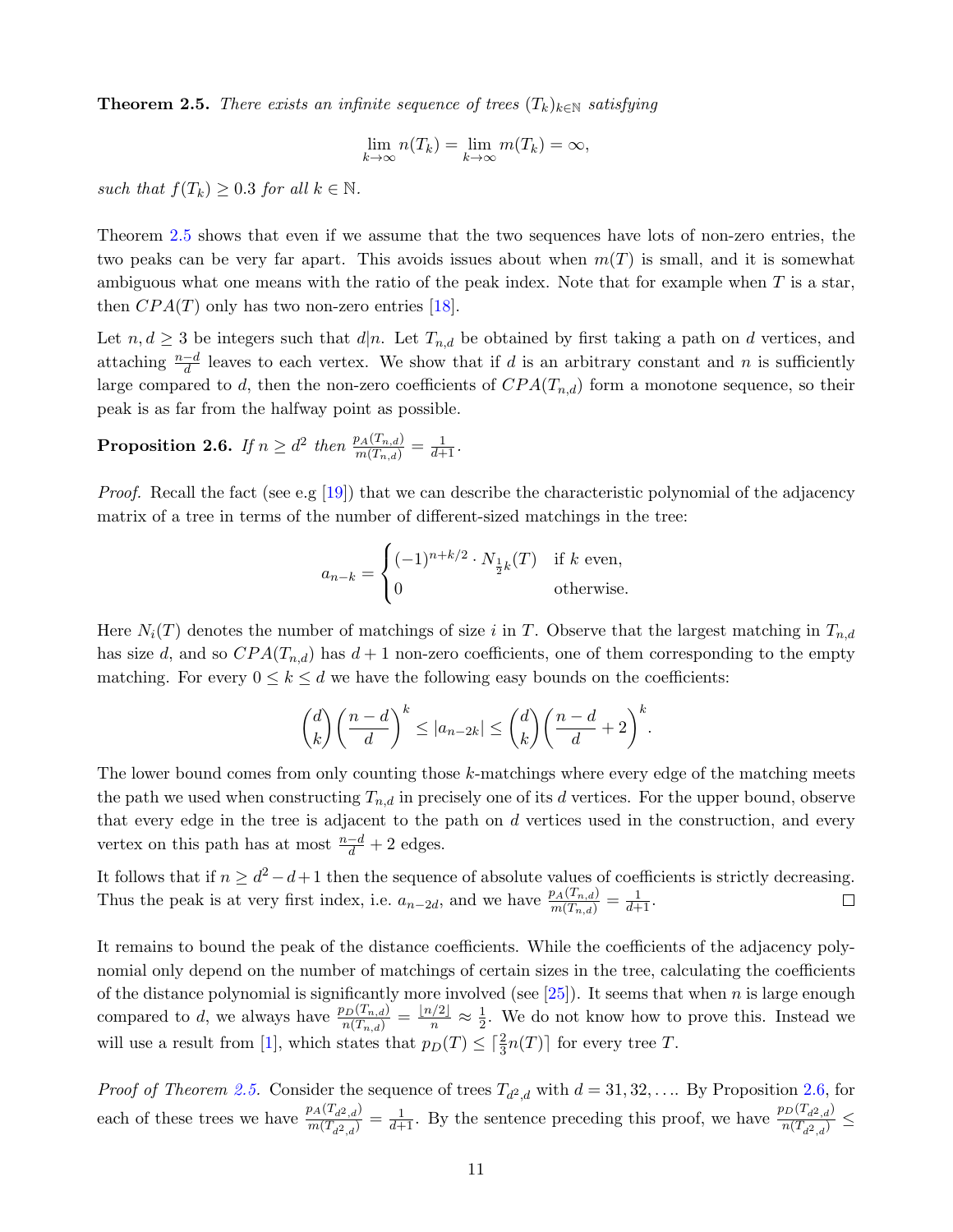$rac{2}{3} + \frac{1}{n(T_d)}$  $\frac{1}{n(T_{d^2,d})}$ . As  $n(T_{d^2,d}) = d^2+1$  and as seen in the proof of Proposition [2.6](#page-10-1) we also have  $m(T_{d^2,d}) = d+1$ , both  $n(T_{d^2,d})$  and  $m(T_{d^2,d})$  go to infinity as d increases, as required. The distance between the peaks satisfies

$$
f(T_{d^2,d}) \ge 1 - \frac{1}{d+1} - \frac{2}{3} - \frac{1}{d^2+1} \ge 0.3
$$

 $\Box$ 

for all  $d \geq 31$ .

Note that it is not necessarily the case that the trees  $T_{n,d}$  maximize the distance of the peaks, for a given number of vertices. One counterexample to this is at  $n = 30$ . The tree in Figure [8](#page-11-1) has  $f(T) = \frac{1}{3}$ , which is strictly larger than  $f(T_{30,d})$  for any d. The reason is that the tree on the left has more 5-matchings  $(4705)$  than 4-matchings  $(4601)$ , whereas this is not the case for e.g.  $T_{30,5}$  (where the corresponding numbers are 3125 and 3625).

<span id="page-11-1"></span>

Figure 8: The tree T on the left has  $f(T) = \frac{1}{3}$ . For  $T_{30,5}$  on the right, we have  $f(T_{30,5}) = \frac{1}{6}$ .

There are many things that are still not known about the location of the peaks of various tree polynomials. We mention only one open conjecture in the area, attributed to Peter Shor. Note that the lower bound corresponds to the star and the upper bound to the path.

**Conjecture 2.7** (Shor [\[18\]](#page-20-1)). For any tree on n vertices, the peak  $p_D(T)$  satisfies

$$
\left\lfloor \frac{n}{2} \right\rfloor \leq p_D(T) \leq \left\lceil n \left( 1 - \frac{1}{\sqrt{5}} \right) \right\rceil.
$$

#### <span id="page-11-0"></span>2.5 Transmission regularity and the distance Laplacian

We continue our study of the spectrum of various graph matrices associated to graphs. We will consider the following question: what information about the graph can be recovered from the spectrum of such a matrix? Here we will focus on the *distance Laplacian* of G, denoted by  $\mathcal{D}^L(G)$ .

Given a connected graph G with vertex set  $V(G) = \{v_1, \ldots, v_n\}$ , we denote by  $t(v_i) = \sum_{u \in V(G)} d(v_i, u)$ the transmission of vertex  $v_i$ , i.e. the sum of distances from  $v_i$  to all other vertices in G. We say that G is transmission regular if  $t(v_i) = t(v_j)$  for all i, j. Let  $T(G)$  be the diagonal matrix with entries  $\{t(v_i) : i \in [n]\},\$ and let  $D(G)$  be the distance matrix of G with i, j-entry equal to  $d(v_i, v_j)$ . The distance Laplacian is then defined as  $\mathcal{D}^{L}(G) = T(G) - D(G)$ . Denote the spectrum of  $\mathcal{D}^{L}(G)$ , i.e. the multiset of its eigenvalues, by  $spec_{\mathcal{D}^L}(G)$ .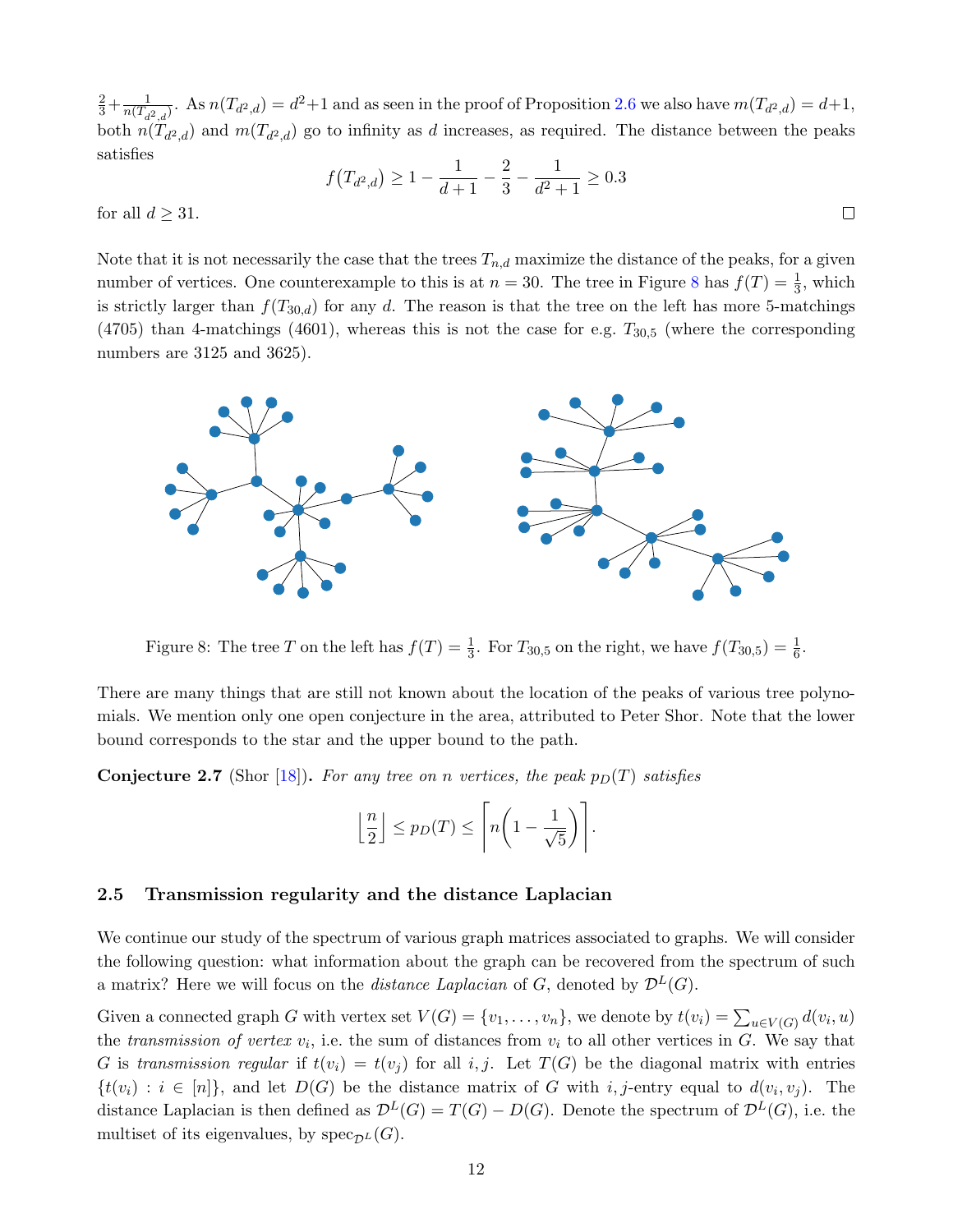Given a graph property P, we say P is preserved by  $\mathcal{D}^L$ -cospectrality if  $spec_{\mathcal{D}^L}(G) = spec_{\mathcal{D}^L}(H)$  implies  $\mathcal{P}(G) = \mathcal{P}(H)$ . A natural question to ask is which graph properties are preserved by  $\mathcal{D}^L$ -cospectrality?

This question has a long history, for an overview on the extensive research on this topic we refer the reader to the recent survey [\[31\]](#page-20-2) and the references therein, in particular [\[14\]](#page-19-11). Hogben–Reinhart [\[31\]](#page-20-2) put a lot of emphasis on the spectral properties of transmission regular graphs – indeed, as shown in Table 7.2 in their survey, it is the last of the natural graph properties considered in [\[31\]](#page-20-2) for which is not known whether it is preserved by  $\mathcal{D}^{L}$ -cospectrality.

Our main result in this section is to fill in this gap, by showing that transmission regularity is not preserved by  $\mathcal{D}^L$ -cospectrality. That is, there exist graphs  $G, H$  such that G is transmission regular, H is not transmission regular, and  $spec_{\mathcal{D}^{L}}(G) = spec_{\mathcal{D}^{L}}(H)$ . Such two graphs can be seen in Figure [9.](#page-12-1) The characteristic polynomials of their distance Laplacians are the same, they are given by  $x^{12}$  –  $216x^{11} + 21188x^{10} - 1245904x^9 + 48797440x^8 - 1336652544x^7 + 26129121472x^6 - 364516883456x^5 +$  $3556516628224x^4 - 23113129559040x^3 + 90045806284800x^2 - 159318669312000x$ .

<span id="page-12-1"></span>

Figure 9: The graph on the left is transmission regular, whereas the graph on the right is not. The characteristic polynomials of their distance Laplacians are the same, so they are  $\mathcal{D}^L$ -cospectral.

The construction is not unique. There are many different ways one can design a reward function to use with the cross-entropy method in order to try to produce a cospectral pair of graphs as in Figure [9.](#page-12-1) None of the reward functions we tried performed particularly well, in the end it seemed more of a coincidence that some of the runs of the algorithm stumbled upon a construction. It is likely that other algorithms are much better suited for this problem.

#### <span id="page-12-0"></span>2.6 The permanent of 312-pattern avoiding 0-1 matrices

Pattern avoidance, and permutation avoidance in particular, is a central topic in combinatorics. In recent decades the study of permutation patterns has become a discipline in its own right, with hundreds of published papers. For an overview, we refer the reader to the books [\[12,](#page-19-12) [33\]](#page-20-11), surveys [\[42,](#page-21-10) [43\]](#page-21-11), and the many applications in Tenner's database [\[45\]](#page-21-12).

Given a positive integer n, denote by  $S_n$  the set of permutations of  $[n] = \{1, 2, \ldots, n\}$ . Let  $\sigma \in S_n$  and  $\tau \in S_k$  for some integers  $k \leq n$ . We say the permutation  $\sigma$  contains the pattern  $\tau$  if there exist integers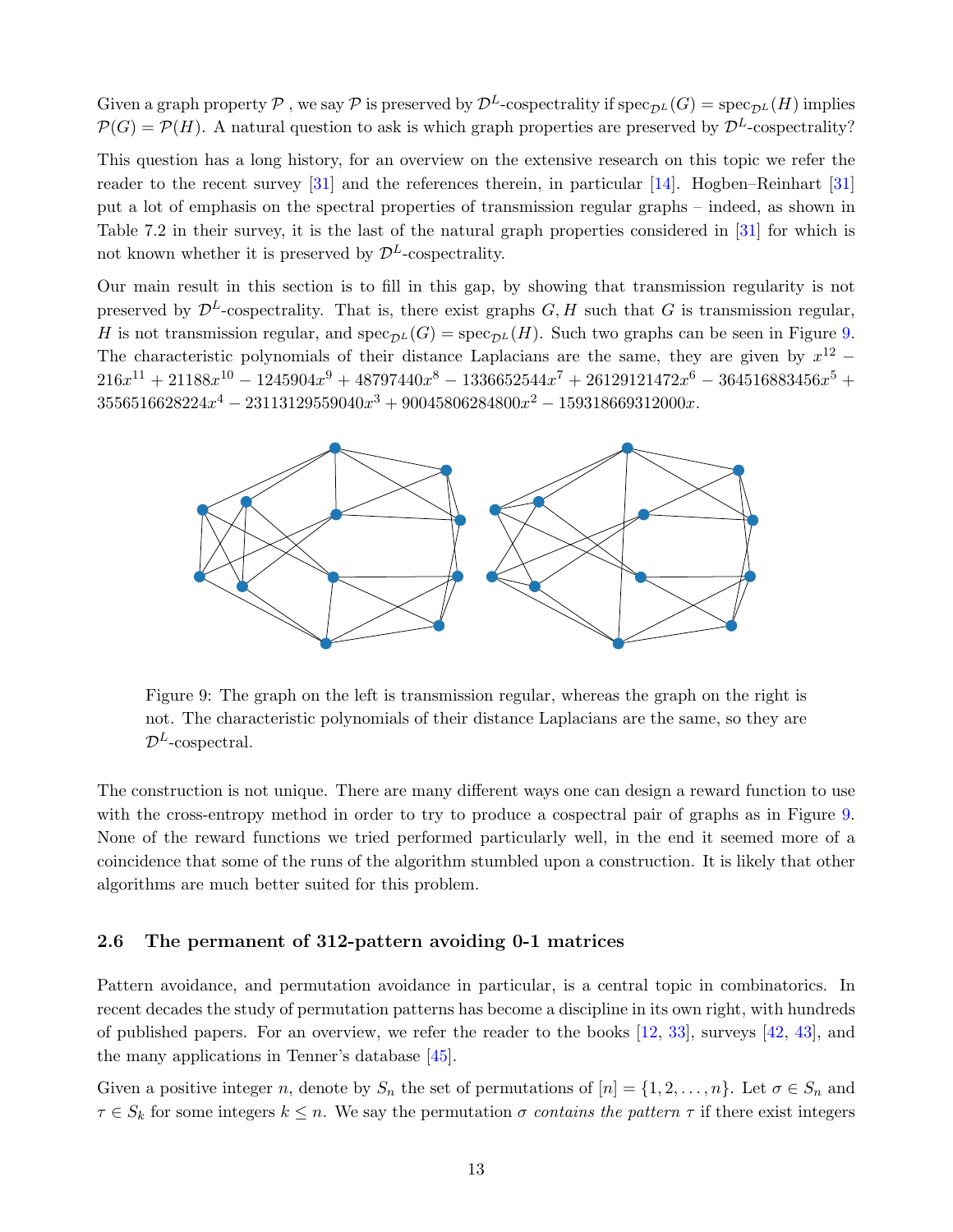$1 \leq x_1 \leq x_2 \leq \ldots \leq x_k \leq n$  such that for  $1 \leq i, j \leq k$  we have

 $\sigma(x_i) < \sigma(x_i)$  if and only if  $\tau(i) < \tau(j)$ ;

otherwise, we say  $\sigma$  avoids  $\tau$ . Denote by  $S_n(\tau)$  the set of  $\sigma \in S_n$  that avoid  $\tau$ .

The above definition can be extended to 0-1 matrices as well. Let  $A$  and  $P$  be 0-1 matrices. We say that A contains the  $k\times\ell$  matrix  $P = (p_{ij})$  if there exists a  $k\times\ell$  submatrix  $D = (d_{ij})$  of A with  $d_{ij} \geq p_{ij}$ for all  $i, j$ ; otherwise we say that A avoids P.

To any permutation  $\sigma \in S_n$  we can associate a permutation matrix, which is the  $n \times n$  0-1 matrix with ones precisely in positions  $(i, \sigma(i))$  for  $i = 1, 2, \ldots, n$ . We say a matrix A avoids  $\sigma$  if A avoids the permutation matrix associated with  $\sigma$ .



Figure 10: The pattern 312

For a 0-1 matrix P let  $f(n, P)$  be the maximum number of 1-entries in an  $n \times n$  0-1 matrix avoiding P. Füredi and Hajnal conjectured [\[24\]](#page-20-12) that for all permutation matrices P we have  $f(n, P) = O(n)$ . A cornerstone result of Marcus and Tardos  $[36]$  is that the Füredi–Hajnal conjecture is true. By a result of Klazar [\[34\]](#page-20-14), this also implied the celebrated Stanley-Wilf conjecture, which states that for all permutations  $\tau$  there exists a constant  $c_{\tau}$  such that  $|S_n(\tau)| \leq c_{\tau}^n$ . A breakthrough result by Fox [\[22\]](#page-20-15) shows that  $c_{\tau} = 2^{k^{\theta(1)}}$  for almost all  $\tau \in S_k$ .

The *permanent* of an  $n \times n$  matrix A is defined as

$$
\text{per}(A) = \sum_{\sigma \in S_n} \prod_{i=1}^n a_{i,\sigma(i)}.
$$

Observe that if  $J_n$  is the  $n \times n$  matrix with all 1 entries and we restrict the sum to  $S_n(\tau)$  then the resulting permanent is equal to  $|S_n(\tau)|$ . Perhaps motivated by this observation, Brualdi and Cao asked the following beautiful question. Let  $M_n(\sigma)$  denote the set of  $n \times n$  0-1 matrices that avoid  $\sigma$ .

<span id="page-13-0"></span>**Question 2.8** (Brualdi–Cao [\[15\]](#page-19-3)). Given an integer n and a permutation  $\sigma$ , what is the value of

$$
f_{\sigma}(n) = \max\{per(A) : A \in M_n(\sigma)\}
$$
?

Brualdi and Cao observed that this question is already interesting when  $\sigma \in S_3$  is a permutation on 3 elements. They guessed that the answer to Question [2.8](#page-13-0) when  $\sigma = 312$  is given by the following matrix, illustrated here for  $n = 5$ :

$$
\begin{bmatrix} 1 & 1 & 1 & 0 & 0 \\ 1 & 1 & 1 & 1 & 0 \\ 1 & 0 & 1 & 1 & 1 \\ 1 & 0 & 0 & 1 & 1 \\ 1 & 0 & 0 & 0 & 1 \end{bmatrix}
$$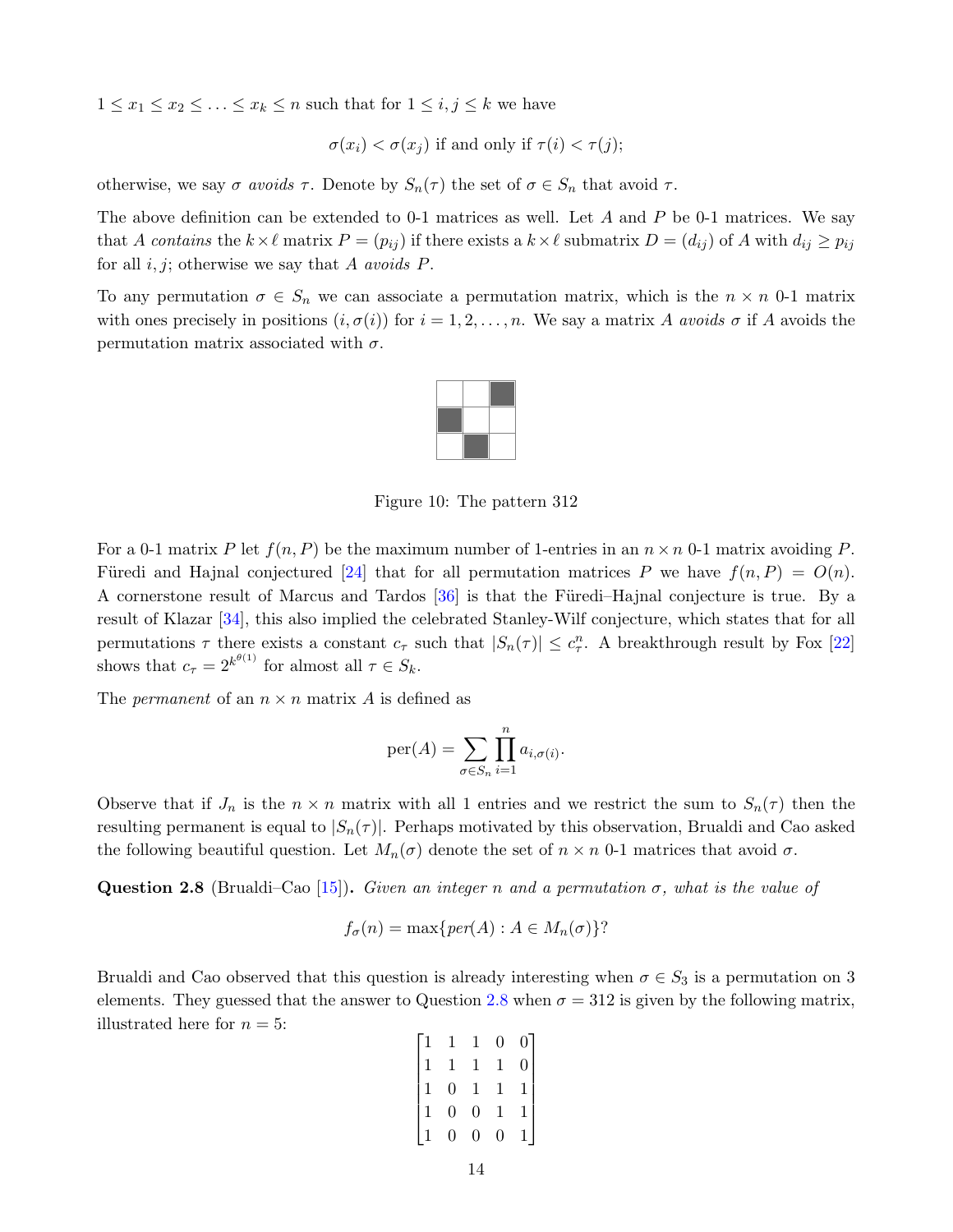For  $n = 5$  this matrix has permanent 12, and in general the permanent is given by the  $(n + 2)$ -th Fibonacci number minus one.

By using the cross-entropy method together with some ad hoc methods we managed to find better constructions giving improved lower bounds for  $f_{312}(n)$ , disproving the above guess of Brualdi–Cao. These constructions can be seen in Figure [11.](#page-14-0) We believe these are optimal up to at least  $n = 10$ , but we only have a computer-assisted proof showing their optimality for  $n \leq 8$ . This proves that the sequence  $f_{312}(n)$  has the unexpected initial segment

$$
1, \quad 2, \quad 4, \quad 8, \quad 16, \quad 32, \quad 64, \quad 120.
$$

These constructions are, for most values of  $n$ , not unique. The neural network-based approach performed well by itself for about  $n \leq 10$ , but for larger n the numerous calculations of matrix permanents inherent to the cross-entropy method proved too expensive. For  $n = 11, 12$  we used ad hoc methods to improve the constructions given by the algorithm. The construction for  $n = 13$  was found under the very strong assumption that it should look similar to the previous matrices, and it is likely not optimal. It is generally believed that the permanent cannot be computed in polynomial time, as a seminal result of Valiant  $[48]$  shows that computing the permanent of 0-1 matrices is  $\#P$ -complete. We do not know if there is a fast algorithm for computing the permanent if the 0-1 matrix is assumed to be 312-avoiding.

<span id="page-14-0"></span>

Figure 11: The best constructions we found for Question [2.8,](#page-13-0) with  $\sigma = 312$ . Dark squares denote ones and light squares denote zeros.

It is clear that the matrices in Figure [11](#page-14-0) have some kind of pattern – a large main branch going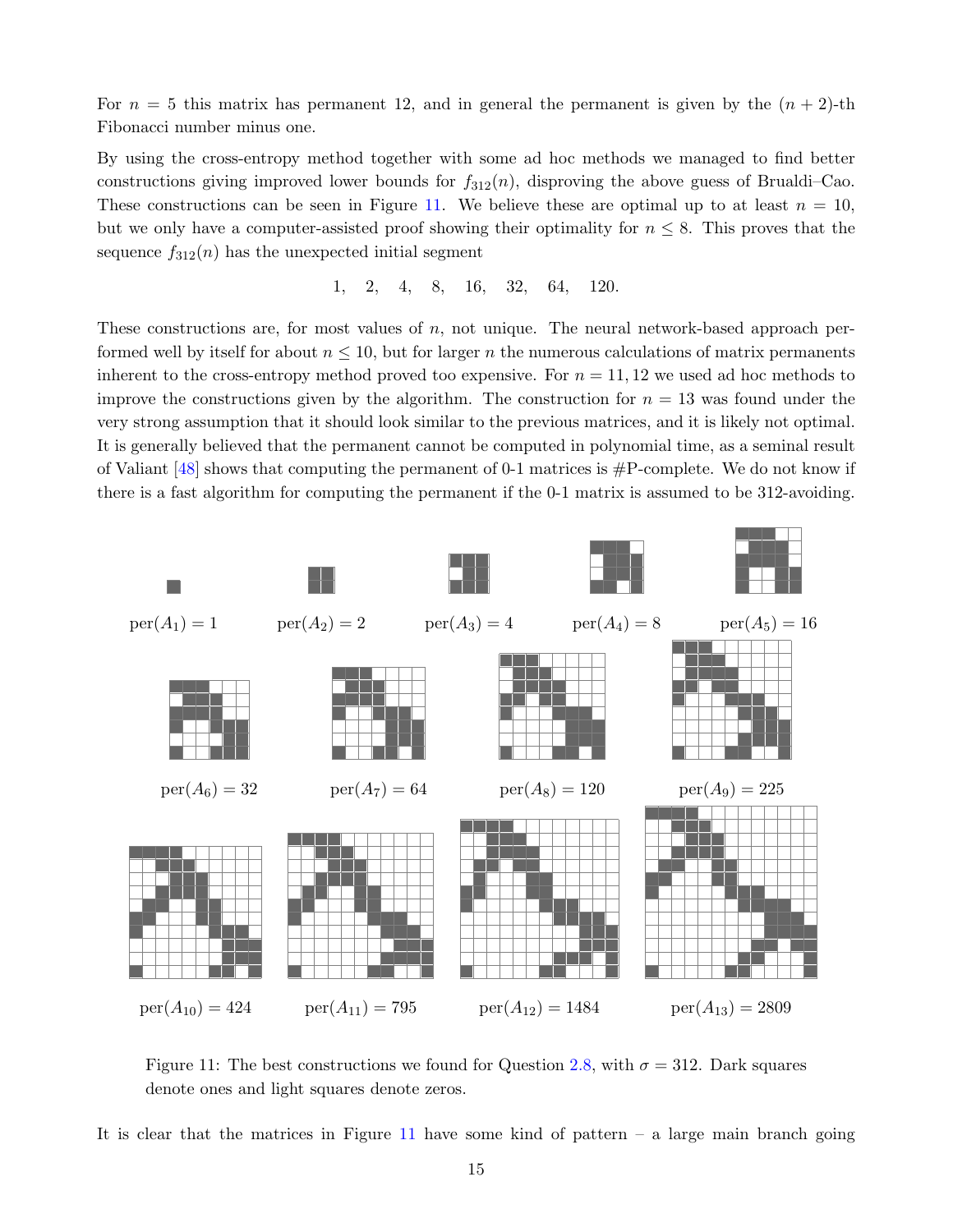diagonally with some smaller branches coming out of it in the other direction – but it is not at all clear what this pattern exactly is and what the limiting shape is as  $n$  grows to infinity.

Given two 0-1 square matrices A and B, we define  $A * B$  and  $A \circ B$  to be the the matrices obtained from the direct sum of A and B, by turning four zeros into ones as in Figure [12.](#page-15-0) It is easy to verify that if A and B are 312-avoiding, then so are  $A * B$  and  $A \circ B$ . Note that it is not the case that every matrix in Figure [11](#page-14-0) can be obtained by starting from the  $1 \times 1$  identity matrix, and applying these two operations repeatedly in some order; the first instance of this is at  $n = 10$ , where the largest permanent one can obtain this way has value 394. We can use these operations (or in fact just the matrix direct sum operation) to give a simple lower bound on  $f_{312}(n)$ :

<span id="page-15-0"></span>

Figure 12: The definition of  $A * B$  and  $A \circ B$ . They are both formed from the direct sum of  $A$  and  $B$ , by turning the four zeros indicated by the dark squares into ones.

#### Proposition 2.9.

$$
2^{0.89n} \le f_{312}(n) \le 24^{n/4} \approx 2^{1.15n}
$$

*Proof.* For the upper bound we can use the Brègman–Minc theorem  $[13]$ , which states that the permanent of an  $n \times n$  0-1 matrix  $A = (a_{ij})$  with row sums  $r_i = a_{i1} + \ldots + a_{in}$  for  $i = 1, \ldots, n$  can be estimated by

$$
\mathrm{per}(A) \le \prod_{i=1}^n (r_i!)^{1/r_i}.
$$

An  $n \times n$  binary matrix without a 312 pattern can have at most  $4n - 4$  ones, see e.g. [\[15\]](#page-19-3). The above formula is maximized when all  $r_i$ -s are as equal as possible, this yields the bound in the proposition as  $4! = 24.$ 

For the lower bound, observe that for  $A_8$  as in Figure [11,](#page-14-0) we have  $per(A_{13}) = 2809 > 2^{0.88 \cdot 13}$ . As  $per(A * B) \geq per(A) \cdot per(B)$  for any A, B, this implies that  $f_{312}(n + m) \geq f_{312}(n) \cdot f_{312}(m)$  for any integers  $m, n \ge 1$ . Hence  $g(n) := \log_2(f_{312}(n))$  is a superadditive sequence. By Fekete's lemma [\[21\]](#page-20-16) the limit lim<sub>n→∞</sub>  $\frac{g(n)}{n}$  $\frac{(n)}{n}$  exists and is equal to sup  $\frac{g(n)}{n}$  which is at least  $\frac{g(13)}{13} \ge 0.88$ . The better bound of 0.89 comes from the calculation  $per(A_{13} \circ A_{11}) = 5113196 > 2^{0.89 \cdot 25}$ .

It would be interesting to determine the constant c such that  $f_{312}(n) = c^{n(1+o(1))}$ , and the shape of the optimal constructions as  $n \to \infty$ .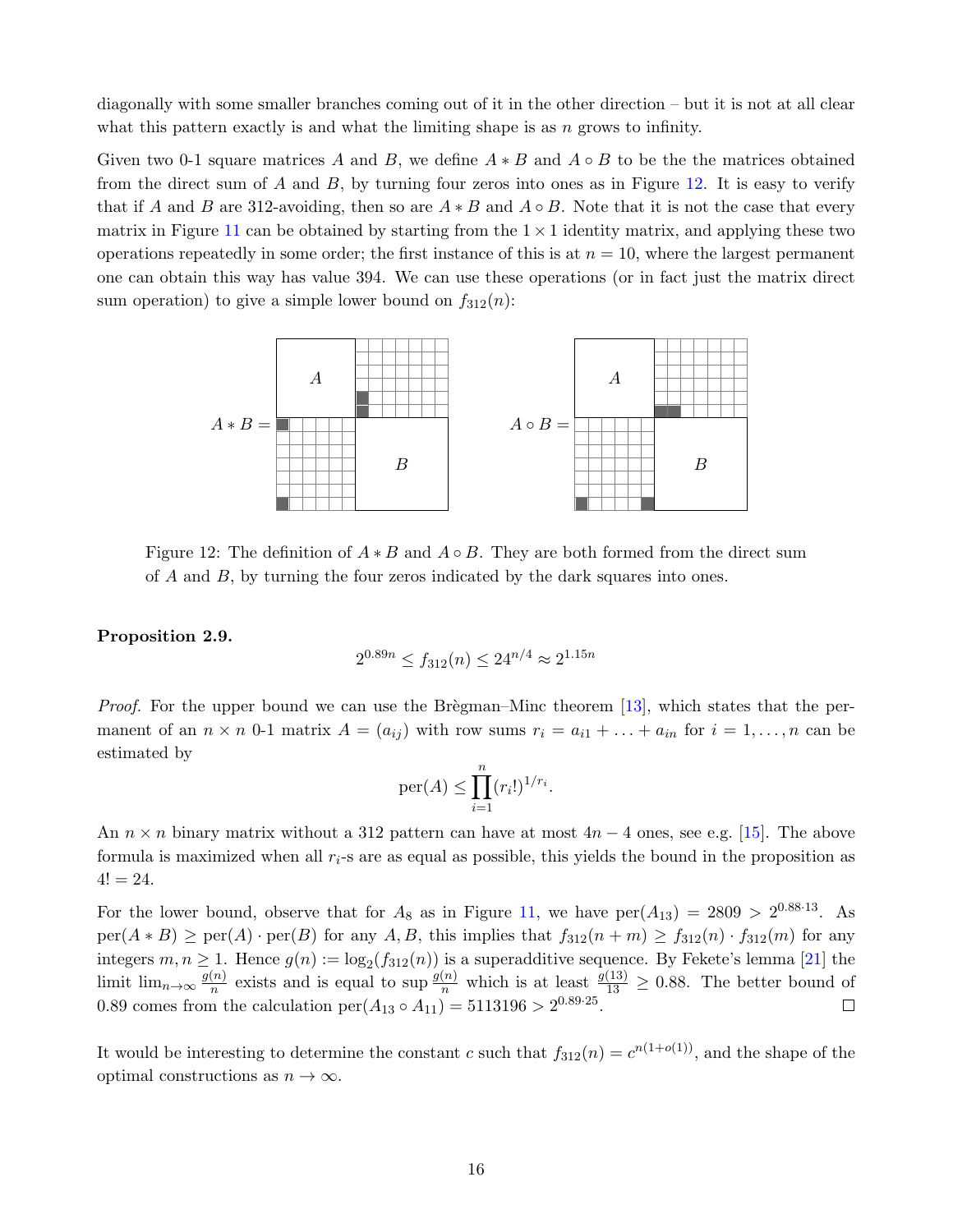## <span id="page-16-0"></span>3 Finding constructions with LP solvers

Many problems in extremal combinatorics can be phrased as linear programs. When this is the case, LP solvers can outperform more general machine learning algorithms, hence LP solvers can be extremely useful for quickly checking conjectures for the existence of small counterexamples. In this section we will present two counterexamples we have obtained this way. The first one is an interesting covering problem in the hypercube, where the authors made the very natural conjecture that embedding the problem in more dimensions cannot make it easier. The second one concerns a conjecture that is closely related to the classical set-pair system inequality of Bollobás.

Throughout this section we will use the methods of [\[52\]](#page-21-14) to set up the problems as linear programs, and the LP solver Gurobi [\[28\]](#page-20-17).

#### <span id="page-16-1"></span>3.1 An exact covering problem in the hypercube

A vector  $a \in \mathbb{R}^n$  and a scalar  $b \in \mathbb{R}$  determine the hyperplane

$$
\{x\in\mathbb{R}^n:\langle a,x\rangle=a_1x_1+\ldots+a_nx_n=b\}.
$$

A classical result of Alon and Füredi [\[3\]](#page-19-14) states that the number of hyperplanes required to cover precisely  $2^{n} - 1$  vertices of the hypercube  $\{0, 1\}^{n}$ , without covering the last vertex, is n. This is tight: we can cover  $\{0,1\}^n \setminus \mathbf{0}$ , where **0** denotes the all zero vector, with the *n* hyperplanes  $\{x : x_i = 1\}$ , where  $i \in \{1, 2, \ldots, n\}$ . Several variations of this result have been studied in the literature, see e.g. the three papers [\[2,](#page-19-4) [9,](#page-19-15) [40\]](#page-21-15) from this year.

For a set  $B \subset \{0,1\}^n$  denote by ec(B) the exact cover number of B, i.e. the minimum number of hyperplanes whose union intersects  $\{0,1\}^n$  in precisely B. Note that the result of Alon and Füredi says that  $ec({0,1}^n \setminus 0) = n$ .

Aaronson, Groenland, Grzesik, Kielak, and Johnston [\[2\]](#page-19-4) raised the following question. Given a set  $B \subset \{0,1\}^k$  and integer  $n \geq k$ , observe that we have the inequality

$$
ec({0,1}n \setminus (B \times {0}n-k)) \le n - k + ec({0,1}k \setminus B).
$$

Indeed, we can cover  $\{0,1\}^n \setminus (B \times \{0\}^{n-k})$  by using the hyperplanes used to cover  $\{0,1\}^k \setminus B$ , together with the  $n - k$  hyperplanes  $\{x : x_i = 1\}$ , where  $i = k + 1, \ldots, n$ . Intuitively, it seems plausible that this inequality is in fact always sharp: it is not clear how it could help to place the 'same subset' in a space with more dimensions.

<span id="page-16-2"></span>**Conjecture 3.1** (Aaronson–Groenland–Grzesik–Kielak–Johnston [\[2\]](#page-19-4)). For any  $B \subset \{0,1\}^k$  and  $n \in \mathbb{N}$ with  $n \geq k$ , we have

$$
ec({0,1}n \setminus (B \times {0}n-k)) = n - k + ec({0,1}k \setminus B).
$$

Once we have fixed a set  $B$  and integers  $n$  and  $k$ , finding the relevant exact cover numbers can be phrased as an integer program, with indicator variables for all possible intersections of  $\{0,1\}^n$  with a hyperplane. By sampling the set  $B$  according to some ad hoc heuristics and solving the resulting linear programs, we were eventually able to find the following counterexample to Conjecture [3.1.](#page-16-2)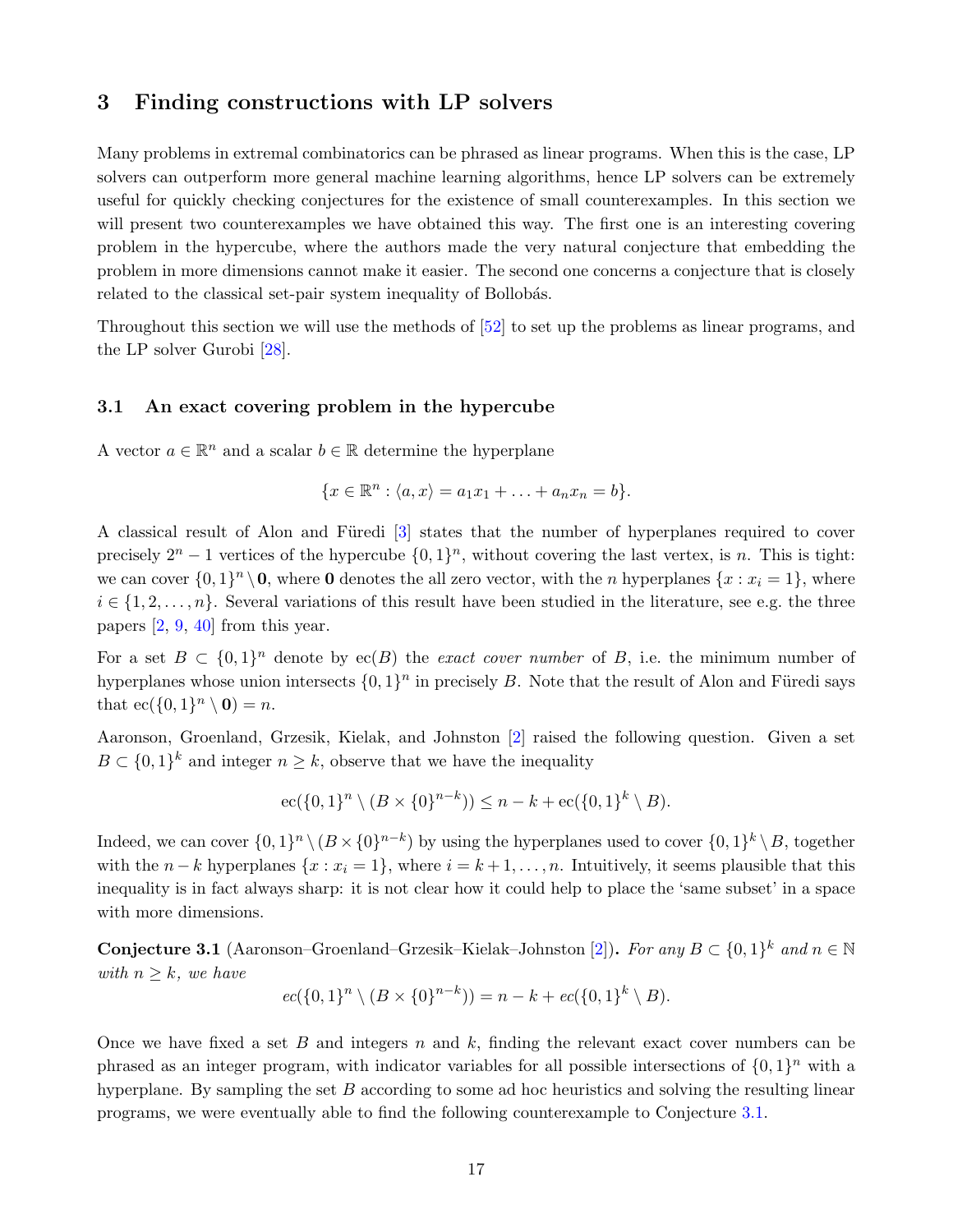Let  $n = 6, k = 4$ , and  $B = \{1000, 1111, 1001, 1011, 0110, 0001, 0010, 0111\}$ . It is straightforward to check via a case analysis that  $\{0,1\}^4 \setminus B$  cannot be covered with two hyperplanes, so that  $\operatorname{ec}(\{0,1\}^4 \setminus B) \geq 3$ . On the other hand, surprisingly we can cover  $\{0,1\}^6 \setminus (B \times \{0\}^2)$  with four hyperplanes:

$$
-x_2 + x_5 + x_6 = 1
$$
  
\n
$$
x_2 - x_3 + x_6 = 1
$$
  
\n
$$
x_1 + x_2 - x_4 + x_5 + x_6 = 2
$$
  
\n
$$
2x_1 - x_2 - 2x_3 + 2x_4 + x_5 - x_6 = 0
$$

See Figure [13](#page-17-0) for an illustration of this example.

<span id="page-17-0"></span>

Figure 13: Covering  $\{0,1\}^6 \setminus (B \times \{0\}^2)$  with four hyperplanes. The circles represent the points of  $\{0,1\}^6$ . Black disks are elements of B, otherwise the numbers in a circle represent which of the four hyperplanes contain that point.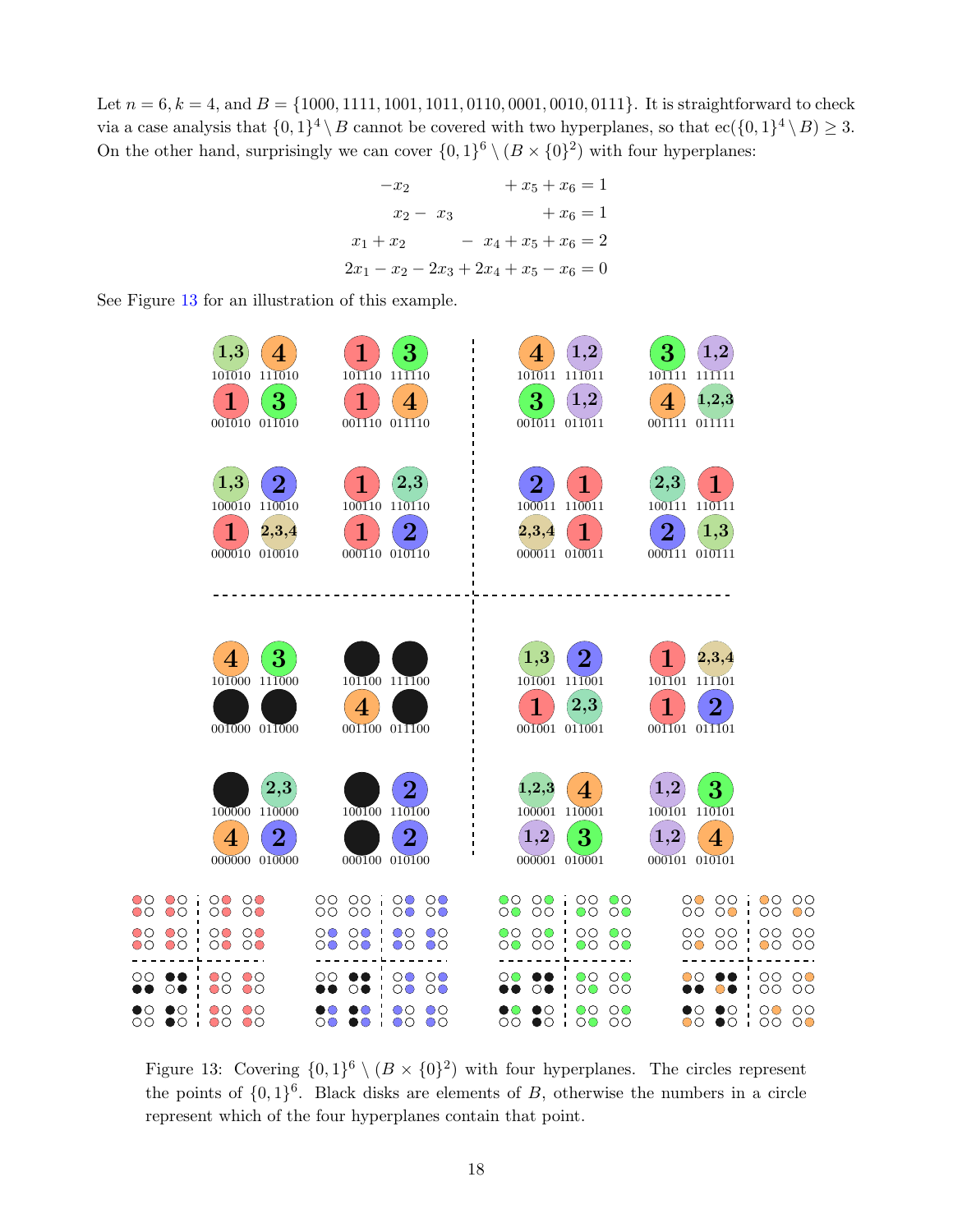#### <span id="page-18-0"></span>3.2 Weakly cross-intersecting  $(a, b)$ -set systems

Let F be a family of pairs subsets  $(A_1, B_1), (A_2, B_2), \ldots$  of N. We say that F is an  $(a, b)$ -set system if for every set-pair  $(A_i, B_i)$  in F, we have that  $|A_i| = a$ ,  $|B_i| = b$ , and  $A_i \cap B_i = \emptyset$ . We say that F has the cross-intersecting property if for any two pairs  $(A_i, B_i)$  and  $(A_j, B_j)$  in F with  $i \neq j$ , we have that  $A_i \cap B_j \neq \emptyset$  and  $A_j \cap B_i \neq \emptyset$ . A classical result of Bollobás [\[11\]](#page-19-16) states that if F is an  $(a, b)$ -set system with the cross-intersecting property, then  $|\mathcal{F}| \leq {a+b \choose b}$  $b<sup>{+b}</sup>$ , independently of the size of the ground set. As shown by Frankl [\[23\]](#page-20-18), the same conclusion also holds if we relax the cross-intersecting property, and only require that  $A_i \cap B_j \neq \emptyset$  when  $i < j$ .

Király, Nagy, Pálvölgyi and Visontai [\[32\]](#page-20-3) considered what happens when we further relax the crossintersecting condition. They called an  $(a, b)$ -set system weakly cross-intersecting if for any  $i \neq j$ , we have that at most one of the two sets  $A_i \cap B_j$  and  $A_j \cap B_i$  is empty. They denoted by  $g(a, b)$  the maximum size of a weakly cross-intersecting  $(a, b)$ -set system. They showed that if  $a + b \to \infty$ , we have  $g(a, b) \geq (2 - o(1))\binom{a+b}{b}$  $b<sup>b</sup>$ . Among others, they raised the following problem:

<span id="page-18-1"></span>**Problem 3.2** (Király–Nagy–Pálvölgyi–Visontai [\[32\]](#page-20-3)). Is  $g(a, b) < 2\binom{a+b}{b}$  $\binom{+b}{b}$ ?

We have found a  $(4, 4)$ -set system of size  $146 > 140 = 2 \cdot {8 \choose 4}$  $_{4}^{8}$ , which shows that the answer to Problem [3.2](#page-18-1) is in general "no". It is given in the appendix. It would be interesting to see how one can generalize this construction, and what the right order of magnitude of  $g(a, b)$  is. A result of Tuza [\[47\]](#page-21-16) implies  $g(a, a) \leq 2^{2a}$ , but even the answer to the following problem is not known.

**Problem 3.3** (Király–Nagy–Pálvölgyi–Visontai [\[32\]](#page-20-3)). Is  $g(a, a) = o(2^{2a})$ ?

### 4 Concluding remarks

The main contribution of the present work is that we have demonstrated some success with applying reinforcement learning methods to find explicit constructions and counterexamples to problems in combinatorics. All examples presented in Section [2](#page-2-0) used the cross-entropy method. According to [\[35\]](#page-20-5), the main advantages of the cross-entropy method are that it is a very simple algorithm that has good convergence and works well in simple environments that do not require us to learn complex, multistep policies. This makes it an ideal baseline method to try.

While the cross-entropy method works well in general, there exist a plethora of more sophisticated reinforcement learning algorithms that could potentially perform much better for some problems. It would be extremely interesting to see some success with refuting conjectures in combinatorics, graph theory, or other areas of mathematics, by finding explicit counterexamples using other reinforcement learning algorithms.

Problem 4.1. Use a different reinforcement learning algorithm to find an explicit counterexample to an open conjecture in mathematics.

Acknowledgment: The author is very grateful to Bálint Varga for help with various programmingrelated questions.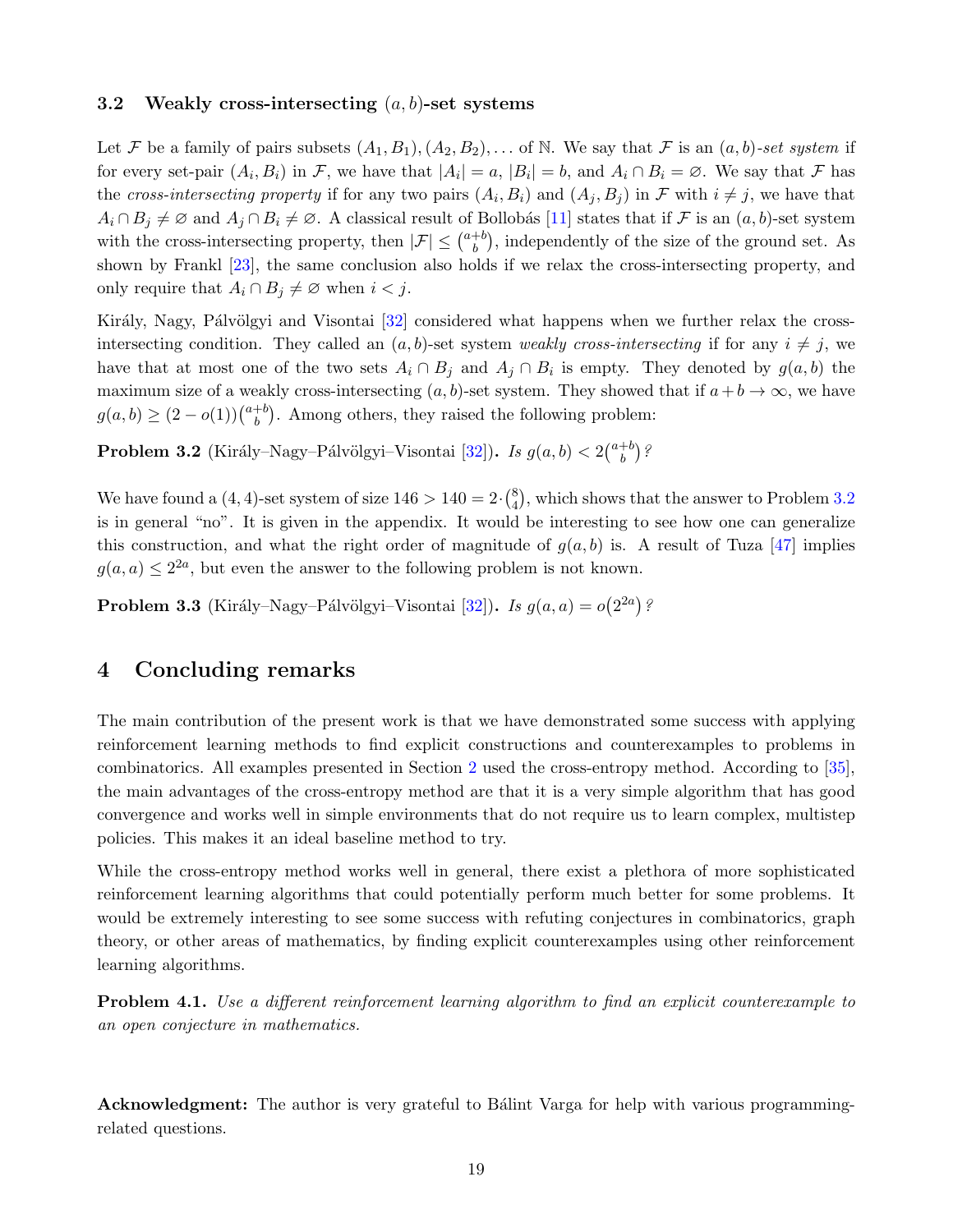# References

- <span id="page-19-10"></span>[1] G. Aalipour, A. Abiad, Z. Berikkyzy, L. Hogben, F. Kenter, J. C.-H. Lin, and M. Tait. Proof of a conjecture of Graham and Lovász concerning unimodality of coefficients of the distance characteristic polynomial of a tree. The Electronic Journal of Linear Algebra, 34:373–380, 2018.
- <span id="page-19-4"></span>[2] J. Aaronson, C. Groenland, A. Grzesik, B. Kielak, and T. Johnston. Exact hyperplane covers for subsets of the hypercube. arXiv preprint arXiv:2010.00315, 2020.
- <span id="page-19-14"></span>[3] N. Alon and Z. Füredi. Covering the cube by affine hyperplanes. *European journal of combinatorics*, 14(2):79–83, 1993.
- <span id="page-19-1"></span>[4] M. Aouchiche and P. Hansen. A survey of automated conjectures in spectral graph theory. Linear algebra and its applications, 432(9):2293–2322, 2010.
- <span id="page-19-9"></span>[5] M. Aouchiche and P. Hansen. Proximity and remoteness in graphs: results and conjectures. Networks, 58(2):95–102, 2011.
- <span id="page-19-2"></span>[6] M. Aouchiche and P. Hansen. Proximity, remoteness and distance eigenvalues of a graph. Discrete Applied Mathematics, 213:17–25, 2016.
- <span id="page-19-0"></span>[7] K. Appel and W. Haken. The solution of the four-color-map problem. Scientific American, 237(4):108–121, 1977.
- <span id="page-19-5"></span>[8] Y. Bengio, A. Lodi, and A. Prouvost. Machine learning for combinatorial optimization: a methodological tour d'horizon. European Journal of Operational Research, 2020.
- <span id="page-19-15"></span>[9] A. Bishnoi, S. Boyadzhiyska, S. Das, and T. Mészáros. Subspace coverings with multiplicities. arXiv preprint arXiv:2101.11947, 2021.
- <span id="page-19-7"></span>[10] A. Bojchevski, O. Shchur, D. Z¨ugner, and S. G¨unnemann. Netgan: Generating graphs via random walks. In *International Conference on Machine Learning*, pages 610–619. PMLR, 2018.
- <span id="page-19-16"></span>[11] B. Bollob´as. On generalized graphs. Acta Mathematica Hungarica, 16(3-4):447–452, 1965.
- <span id="page-19-12"></span>[12] M. Bóna. Combinatorics of permutations. CRC Press, 2012.
- <span id="page-19-13"></span>[13] L. M. Brègman. Some properties of nonnegative matrices and their permanents. In Doklady Akademii Nauk, volume 211/1, pages 27–30. Russian Academy of Sciences, 1973.
- <span id="page-19-11"></span>[14] B. Brimkov, K. Duna, L. Hogben, K. Lorenzen, C. Reinhart, S.-Y. Song, and M. Yarrow. Graphs that are cospectral for the distance laplacian. arXiv preprint arXiv:1812.05734, 2018.
- <span id="page-19-3"></span>[15] R. A. Brualdi and L. Cao. Pattern-avoiding (0, 1)-matrices. arXiv preprint arXiv:2005.00379, 2020.
- <span id="page-19-8"></span>[16] G. Caporossi and P. Hansen. Variable neighborhood search for extremal graphs: 1 The Auto-GraphiX system. Discrete Mathematics, 212(1-2):29–44, 2000.
- <span id="page-19-6"></span>[17] Q. Cappart, D. Chételat, E. Khalil, A. Lodi, C. Morris, and P. Veličković. Combinatorial optimization and reasoning with graph neural networks. arXiv preprint arXiv:2102.09544, 2021.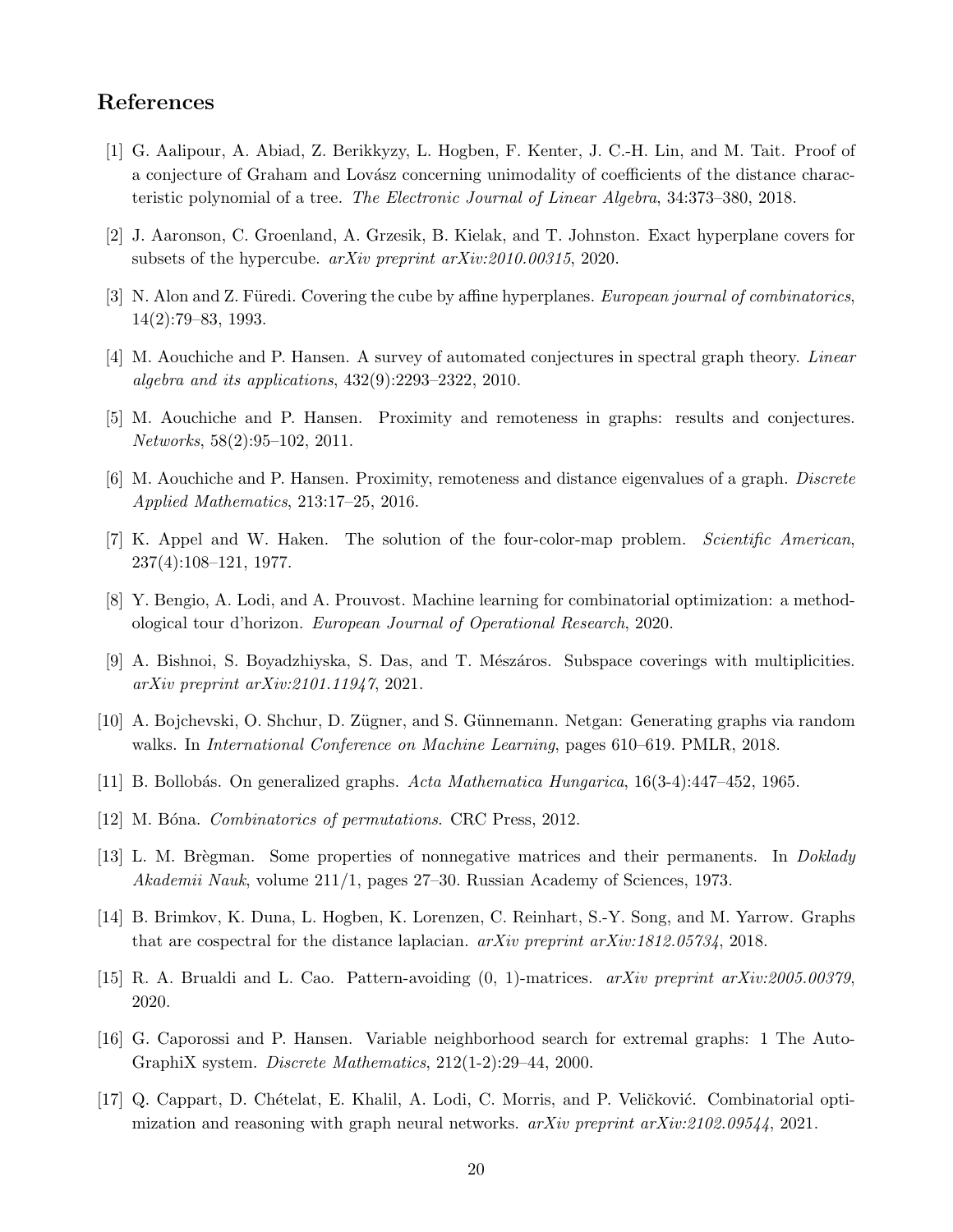- <span id="page-20-1"></span>[18] K. L. Collins. On a conjecture of Graham and Lovász about distance matrices. Discrete applied mathematics, 25(1-2):27–35, 1989.
- <span id="page-20-10"></span>[19] D. M. Cvetković, M. Doob, and H. Sachs. Spectra of graphs: Theory and application. Pure and Applied Mathematics, 1980.
- <span id="page-20-7"></span>[20] N. De Cao and T. Kipf. Molgan: An implicit generative model for small molecular graphs. arXiv preprint arXiv:1805.11973, 2018.
- <span id="page-20-16"></span>[21] M. Fekete. Uber die Verteilung der Wurzeln bei gewissen algebraischen Gleichungen mit ganz- ¨ zahligen Koeffizienten. Mathematische Zeitschrift, 17(1):228–249, 1923.
- <span id="page-20-15"></span>[22] J. Fox. Stanley-Wilf limits are typically exponential. arXiv preprint arXiv:1310.8378, 2013.
- <span id="page-20-18"></span>[23] P. Frankl. An extremal problem for two families of sets. European Journal of Combinatorics, 3(2):125–127, 1982.
- <span id="page-20-12"></span>[24] Z. Füredi and P. Hajnal. Davenport-Schinzel theory of matrices. *Discrete Mathematics*,  $103(3):233-$ 251, 1992.
- <span id="page-20-9"></span>[25] R. L. Graham and L. Lovász. Distance matrix polynomials of trees. Advances in Mathematics, 29(1):60–88, 1978.
- <span id="page-20-8"></span>[26] R. L. Graham and H. O. Pollak. On the addressing problem for loop switching. The Bell system technical journal, 50(8):2495–2519, 1971.
- <span id="page-20-4"></span>[27] T. Guo, C. Han, S. Tang, and M. Ding. Solving combinatorial problems with machine learning methods. In Nonlinear Combinatorial Optimization, pages 207–229. Springer, 2019.
- <span id="page-20-17"></span>[28] L. Gurobi Optimization. Gurobi optimizer reference manual, 2021.
- <span id="page-20-0"></span>[29] T. C. Hales. A proof of the Kepler conjecture. Annals of mathematics, pages 1065–1185, 2005.
- <span id="page-20-6"></span>[30] W. L. Hamilton. Graph representation learning. Synthesis Lectures on Artificial Intelligence and Machine Learning, 14(3):1–159, 2020.
- <span id="page-20-2"></span>[31] L. Hogben and C. Reinhart. Spectra of variants of distance matrices of graphs and digraphs: a survey. *arXiv preprint arXiv:2103.00647*, 2021.
- <span id="page-20-3"></span>[32] Z. Király, Z. L. Nagy, D. Pálvölgyi, and M. Visontai. On families of weakly cross-intersecting set-pairs. Fundamenta Informaticae, 117(1-4):189–198, 2012.
- <span id="page-20-11"></span>[33] S. Kitaev. Patterns in permutations and words. Springer Science & Business Media, 2011.
- <span id="page-20-14"></span>[34] M. Klazar. The Füredi-Hajnal conjecture implies the Stanley-Wilf conjecture. In Formal power series and algebraic combinatorics, pages 250–255. Springer, 2000.
- <span id="page-20-5"></span>[35] M. Lapan. Deep Reinforcement Learning Hands-On: Apply Modern RL Methods to Practical Problems of Chatbots, Robotics, Discrete Optimization, Web Automation, and More, 2nd Edition. Expert insight. Packt Publishing, Limited, 2020.
- <span id="page-20-13"></span>[36] A. Marcus and G. Tardos. Excluded permutation matrices and the Stanley-Wilf conjecture. Journal of Combinatorial Theory, Series A, 107(1):153–160, 2004.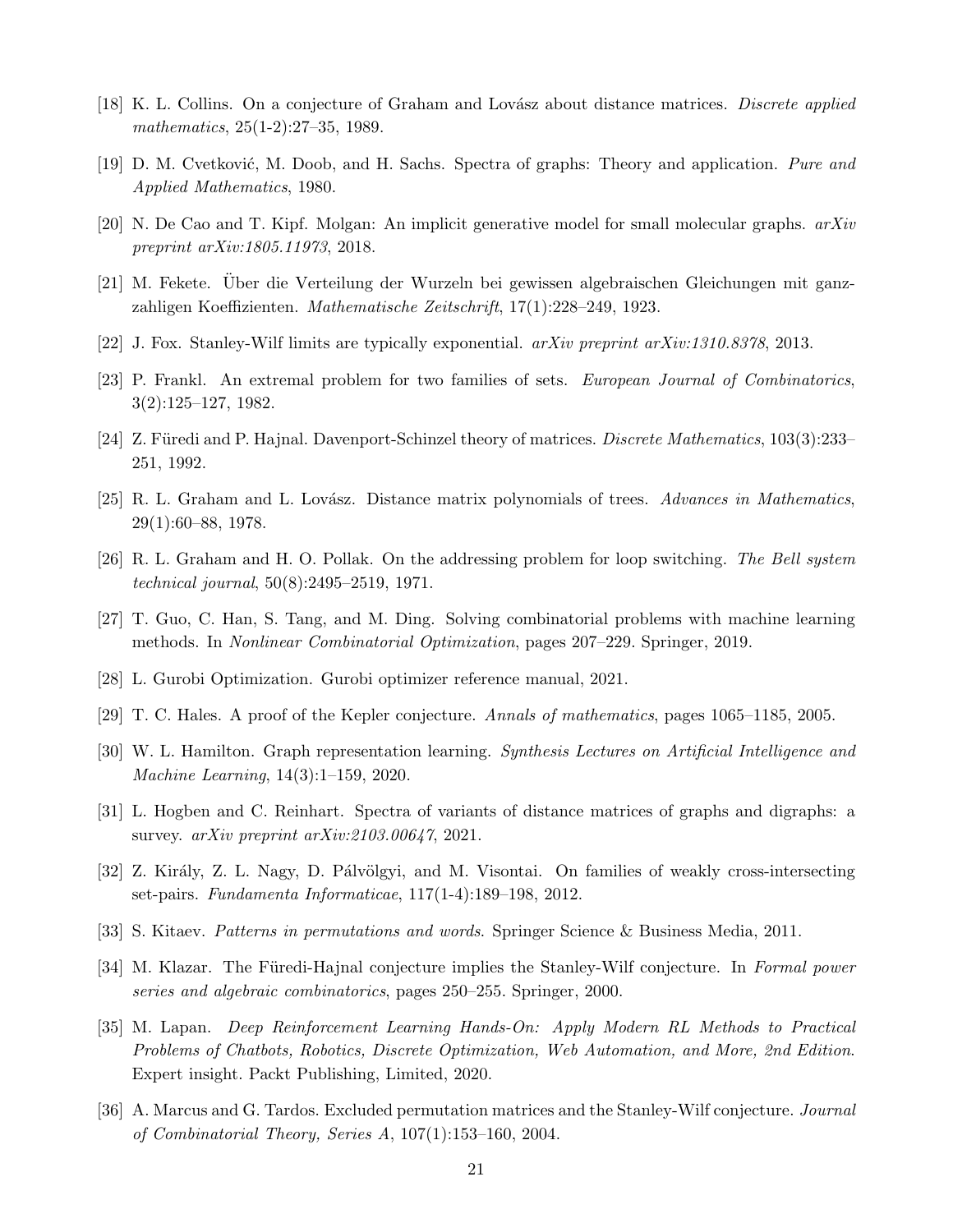- <span id="page-21-4"></span>[37] N. Mazyavkina, S. Sviridov, S. Ivanov, and E. Burnaev. Reinforcement learning for combinatorial optimization: A survey. arXiv preprint arXiv:2003.03600, 2020.
- <span id="page-21-9"></span>[38] R. Merris. The distance spectrum of a tree. Journal of graph theory, 14(3):365–369, 1990.
- <span id="page-21-0"></span>[39] V. Mnih, K. Kavukcuoglu, D. Silver, A. A. Rusu, J. Veness, M. G. Bellemare, A. Graves, M. Riedmiller, A. K. Fidjeland, G. Ostrovski, et al. Human-level control through deep reinforcement learning. nature, 518(7540):529–533, 2015.
- <span id="page-21-15"></span>[40] L. Sauermann and Y. Wigderson. Polynomials that vanish to high order on most of the hypercube. arXiv preprint arXiv:2010.00077, 2020.
- <span id="page-21-1"></span>[41] D. Silver, J. Schrittwieser, K. Simonyan, I. Antonoglou, A. Huang, A. Guez, T. Hubert, L. Baker, M. Lai, A. Bolton, et al. Mastering the game of go without human knowledge. nature, 550(7676):354–359, 2017.
- <span id="page-21-10"></span>[42] R. P. Stanley. Increasing and decreasing subsequences and their variants. In International Congress of Mathematicians, volume 1, pages 545–579, 2007.
- <span id="page-21-11"></span>[43] E. Steingrímsson. Some open problems on permutation patterns. Surveys in combinatorics, 409:239–263, 2013.
- <span id="page-21-8"></span>[44] D. Stevanović. Resolution of AutoGraphiX conjectures relating the index and matching number of graphs. Linear algebra and its applications, 433(8-10):1674–1677, 2010.
- <span id="page-21-12"></span>[45] B. E. Tenner. Database of permutation pattern avoidance. [http://math.depaul.edu/bridget/](http://math.depaul.edu/bridget/patterns.html) [patterns.html](http://math.depaul.edu/bridget/patterns.html).
- <span id="page-21-6"></span>[46] J. Torres. [https://towardsdatascience.com/solving-a-reinforcement-learning-problem](https://towardsdatascience.com/solving-a-reinforcement-learning-problem-using-cross-entropy-method-23d9726a737)[using-cross-entropy-method-23d9726a737](https://towardsdatascience.com/solving-a-reinforcement-learning-problem-using-cross-entropy-method-23d9726a737).
- <span id="page-21-16"></span>[47] Z. Tuza. Inequalities for two set systems with prescribed intersections. Graphs and Combinatorics, 3(1):75–80, 1987.
- <span id="page-21-13"></span>[48] L. G. Valiant. The complexity of computing the permanent. Theoretical computer science, 8(2):189–201, 1979.
- <span id="page-21-2"></span>[49] H. Van Hasselt, A. Guez, and D. Silver. Deep reinforcement learning with double q-learning. In Proceedings of the AAAI Conference on Artificial Intelligence, volume 30, 2016.
- <span id="page-21-5"></span>[50] N. Vesselinova, R. Steinert, D. F. Perez-Ramirez, and M. Boman. Learning combinatorial optimization on graphs: A survey with applications to networking. IEEE Access, 8:120388–120416, 2020.
- <span id="page-21-7"></span>[51] A. Z. Wagner. <https://github.com/zawagner22/cross-entropy-for-combinatorics>.
- <span id="page-21-14"></span>[52] A. Z. Wagner. Refuting conjectures in extremal combinatorics via linear programming. Journal of Combinatorial Theory, Series A, 169:105130, 2020.
- <span id="page-21-3"></span>[53] Z. Wang, T. Schaul, M. Hessel, H. Hasselt, M. Lanctot, and N. Freitas. Dueling network architectures for deep reinforcement learning. In International conference on machine learning, pages 1995–2003. PMLR, 2016.